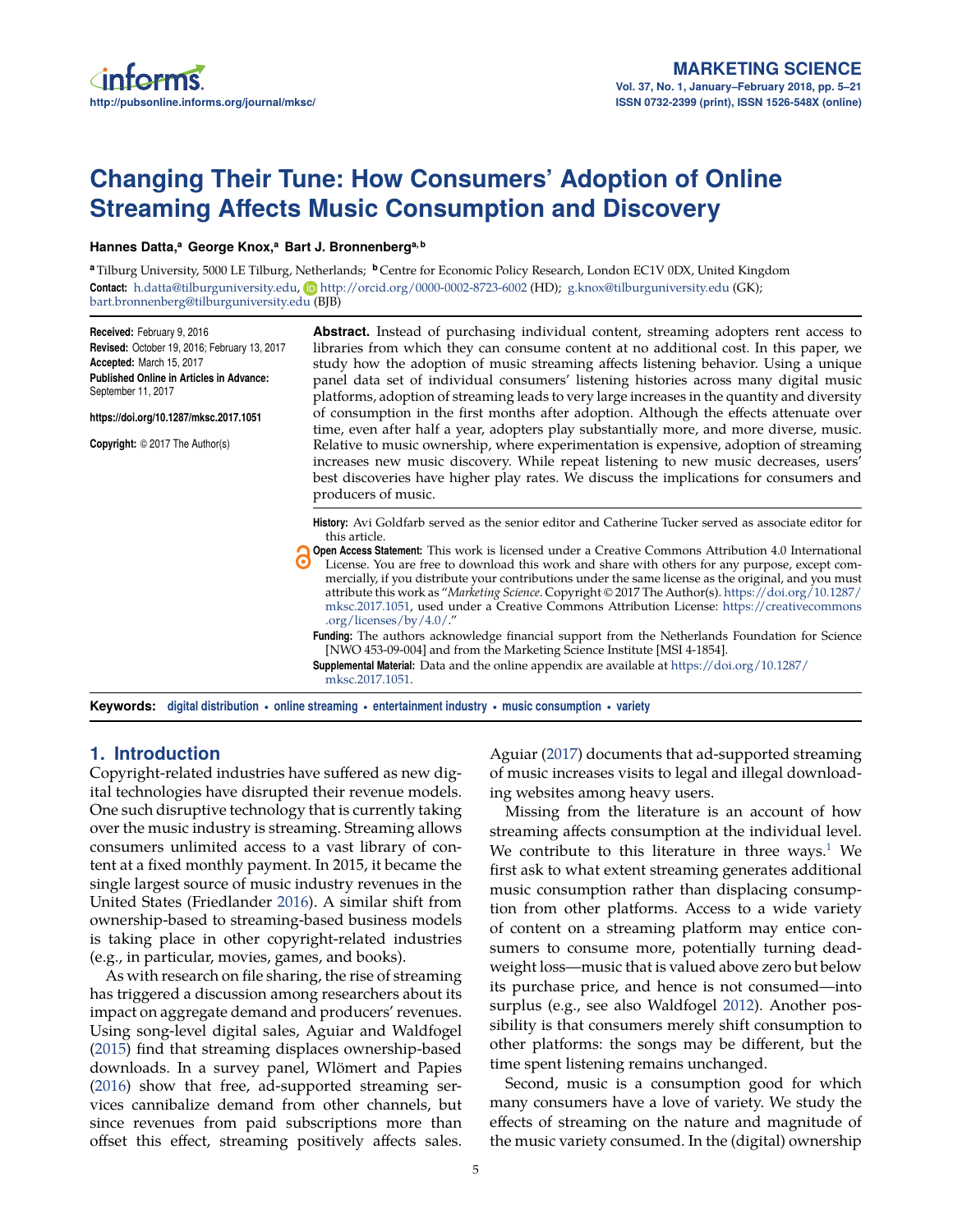model, when consumers purchase and download specific music titles, an additional variety is costly. However, in the streaming model, it is free. We measure how this price difference affects the breadth of consumed variety in terms of the number of distinct artists, songs, and genres consumed. Next, we measure how users reallocate their time listening: whether they concentrate on a few artists (e.g., superstars; Elberse 2008, Rosen 1981) or spread their listening across a wider set of artists.

Third, we investigate the impact of adopting a streaming technology on how consumers explore and discover new music. By reducing the costs of exploring the variety of music, streaming allows—according to one estimate—the average user to discover 27 new artists per month (Kissel 2015). To what extent do these new discoveries actually yield highly played songs? We investigate this issue empirically by considering how streaming affects repeat consumption for new titles in general, and for personal favorites among new titles.

We examine the effects of streaming by focusing on the moment of adoption of Spotify, currently the largest streaming provider serving 100 million customers in 60 countries (Spotify 2017a). We construct a unique panel data set capturing individual-level music consumption by using a third-party service that tracks consumers' platform choices and listening behavior across a wide set of platforms. We identify self-treated consumers who adopt streaming in our observation window, though they may continue to use other providers. Next, we match adopters to control users who do not adopt streaming. We also measure variety using a secondary data set with metalevel characteristics for more than 200,000 artists.

We identify the effects of adopting a streaming service on total music consumption on all platforms in the short (within two weeks), medium (up to six months), and long run (six to 12 months after adoption). We use a difference in differences (DiD) approach that controls for unobserved user-level and time-varying characteristics. Two forms of selection complicate our identification strategy. First, our data lack a randomized assignment of consumers into treatment and control conditions. We use a combination of consumer fixed effects and quasi-experimental methods to distinguish causal adoption effects from simple differences in the characteristics between adopters and nonadopters (e.g., Bronnenberg et al. 2010). Second, the demographic profile of sampled consumers may not be representative of the total population of potential adopters. Hence, we study local average treatment effects (LATEs) among those consumer segments in our sample that are likely to adopt streaming.

We find that the adoption of streaming leads to a long-run growth of 49% in overall music consumption across all platforms. A sizeable amount of consumption on streaming services comes at the expense of ownership platforms such as iTunes, Winamp, and Windows Media Player. Next, breadth of variety increases and concentration of listening behavior drops as consumers expand their listening over a larger assortment of artists, songs, and genres. Finally, streaming increases the rate at which consumers discover new music. Although consumers typically play a new song less after adopting streaming, the lowcost trial and wider selection of free additional music available on streaming services results in more plays for users' best discoveries. We examine several sources of heterogeneity in the local average treatment effect. For instance, relative to consumers whose listening histories contain many varieties, users with low variety prior to adoption typically experience larger adoption effects on variety and discovery of new music. We repeat our analysis with different variable operationalizations, functional forms, long-run effects, and definitions of our sample. The results from this and other robustness checks indicate broad agreement with our reported results.

Taken together, our results demonstrate a significant long-run shift in music consumption toward more plays, variety, and new music discovery. Hence, if we believe our sample is representative of the population of streaming adopters, the shift from ownership to streaming potentially levels the playing field to the benefit of smaller producers, e.g., indie artists or labels.

Section 2 provides the theoretical background in terms of consumer behavior. Sections 3 and 4 discuss the data and methodology. Section 5 presents the results, and Section 6 discusses the implications for producers and consumers of music. Section 7 concludes.

# <span id="page-1-0"></span>**2. Variety in the Music Entertainment Industry**

The music industry has been studied in economics (Adler 1985, Cameron and Collins 1997, Chung and Cox 1994, Rosen 1981), marketing (Chung et al. 2009, Holbrook and Hirschman 1982, Lacher and Mizerski 1994), law (Zentner 2006), and sociology (Lopes 1992). Because music variety is at the heart of consumer welfare, unsurprisingly, a central issue in the literature is the limits on variety consumption in demand and supply.

On the demand side, variety in music can serve two purposes. First, it can cater to consumers with idiosyncratic tastes (Crain and Tollison 2002). In this setting, more variety meets the tastes of more consumers and enhances welfare along the extensive consumer margin. Alternatively, a broad selection in music can satisfy the demand for variety at the individual level (Adler 1985, Chung and Cox 1994, Kim et al. 2002, Ratner et al. 1999), creating welfare along the intensive consumer margin. Another literature stream does not consider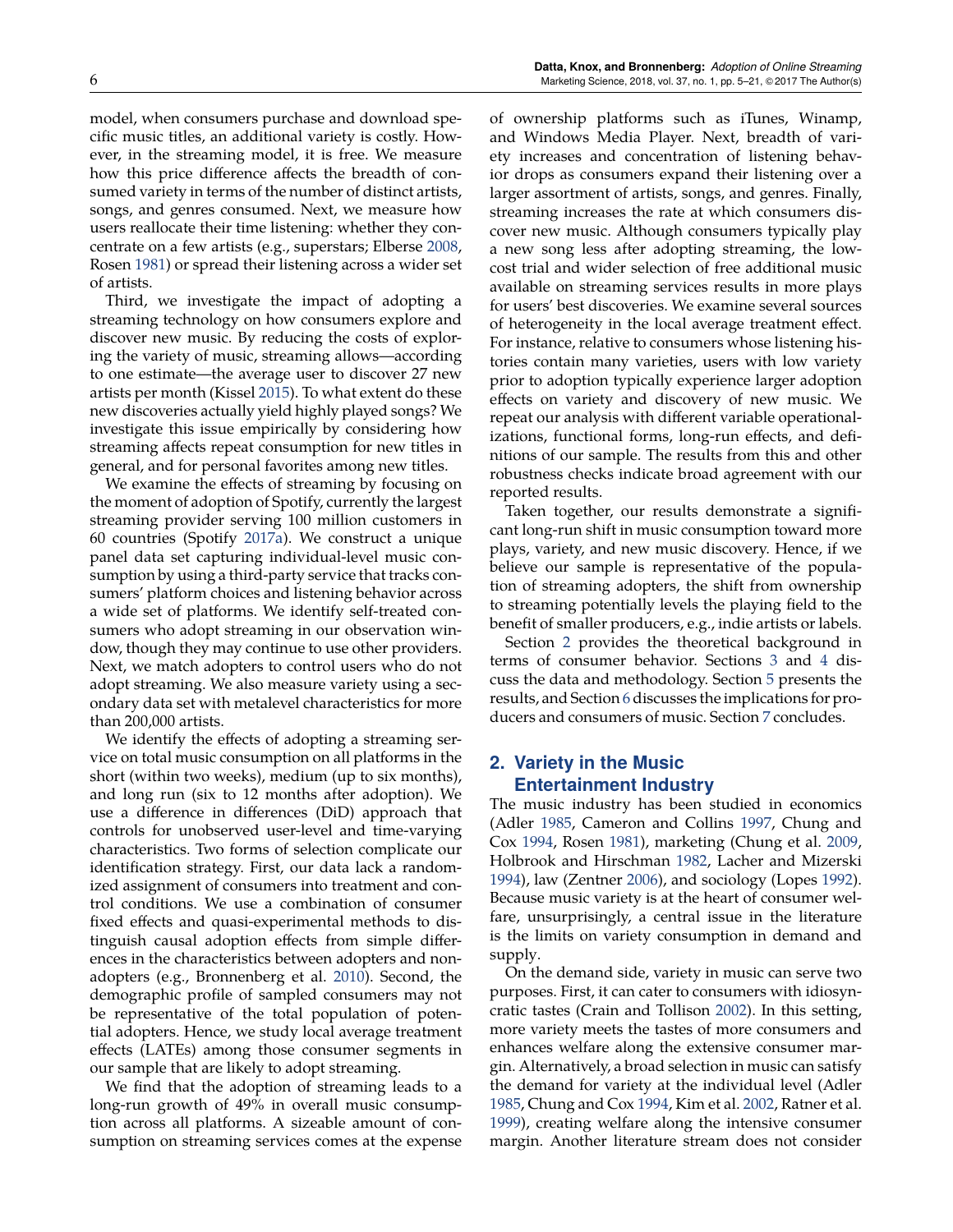its search cost (see, e.g., Elberse 2008), but the acquisition cost of purchasing quantity versus variety (see, e.g., Bronnenberg 2015). This literature suggests that the costs of a marginal variety lead to limited demand for variety.

On the supply side, one of the earliest empirical observations concerning variety in the music industry is that a relatively small number of artists commands a large share of the revenue, i.e., that the music industry is characterized by limits to the supply of variety. Rosen (1981) presents a theory that proposes that "superstars" emerge from two conditions. One is that artists' rewards are convex in talent. This occurs when consumers view variety and quality as substitutes and are willing to pay more for a single top performance than for several good but intermediate ones. Convexity turns small talent differences into large payoff differences. The second condition is that the marginal cost of producing a consumer experience, e.g., the cost associated with producing an additional audio file, is low. This creates a scale economy allowing few sellers to serve many consumers.

An alternative view is that concentration arises even among equally talented artists—from differences in search cost or complementary "consumption capital." For instance, Adler (1985) and Chung and Cox (1994) view music as an experience good. Rather than requiring a distribution of talent (and a magnified distribution of rewards), superstardom can emerge from imitation behavior by fans who have incomplete information and choose popular artists to minimize search costs. Adler (1985, p. 208) discusses this mechanism in the context of accumulating consumption capital that is produced by listening to music and "discussing it with other persons who know about it." This produces a reinforcing spillover among consumers and selects a handful of lucky performers to become stars.

Empirically, the consumption capital explanation has gained some support. Lacher and Mizerski (1994) find that consumers are likely to purchase music more by its ability to create an absorbing experience than by liking alone. Using a measure of voice quality, Hamlen (1991) documents that small differences in talent do not lead to excessive differences in rewards.

Entry of streaming providers in a market dominated by ownership models has affected the three different mechanisms of variety reduction mentioned above. First, and central to our paper, the ownership model charges a fee per variety, i.e., per song, whereas a streaming provider charges a subscription fee for the entire catalogue, thus dramatically lowering the acquisition cost of variety. Indeed, variety on a streaming provider is free of charge (although some search cost may remain), and this paper seeks to exploit this shift in costs to measure its impact on consumption and demand.

Second, there are additional effects on the supply of variety that may have secondary effects on variety consumption. Viewed through the lens of limited entry from convex rewards (e.g., Rosen 1981), a streaming provider changes an artist's reward structure to a fee per play that does not depend on the quality or overall popularity of an artist. Thus, relative to a world where artists that are more popular command higher prices, the streaming reward schedule is less convex in popularity. Additionally, streaming provides low-cost information about artists and measures of consumption capital to consumers (e.g., by providing consumption information in the form of playlists).

## **3. Data**

We now describe the data that we have collected to shed light on how streaming changes the quantity and variety of music consumption and the discovery of new music.

## **3.1. Institutional Background**

<span id="page-2-1"></span><span id="page-2-0"></span>Recently, the music industry has witnessed a marked increase in the number of interactive streaming providers, which are the focus of this study.<sup>2</sup> At present there are over 20 providers offering comparable services in terms of variety and price. $3$  The largest of these, Spotify, has 40 million paying subscribers in 60 countries (Spotify 2017a); subscribers have unlimited access to a library of over 30 million songs in exchange for about \$10 per month. More than 60 million users are on Spotify's free membership plan. They have less control over what they can listen to, and advertisers pay Spotify to expose free users to commercials. Importantly, streaming providers pay royalties to copyright holders based on the number of times a song is streamed.

## <span id="page-2-3"></span>**3.2. Sample**

To construct our data, we used a third-party music recommendation service that wishes to remain anonymous (henceforth, "the service"). The service builds detailed user profiles by recording users' listening histories across multiple platforms. Consumers join it to receive music recommendations based on consumption across all their music sources rather than those based on only one platform. The service supports more than 100 devices and clients, giving a comprehensive picture of music consumption, whether offline or online, mobile or desktop.<sup>4</sup>

<span id="page-2-2"></span>We sampled from the service's user base by repeatedly visiting its website in short intervals between April 22 and April 29, 2014 (Oestreicher-Singer and Zalmanson 2013). Our web scrapers collected the usernames of recently active users on the service during this period. Using the service's application protocol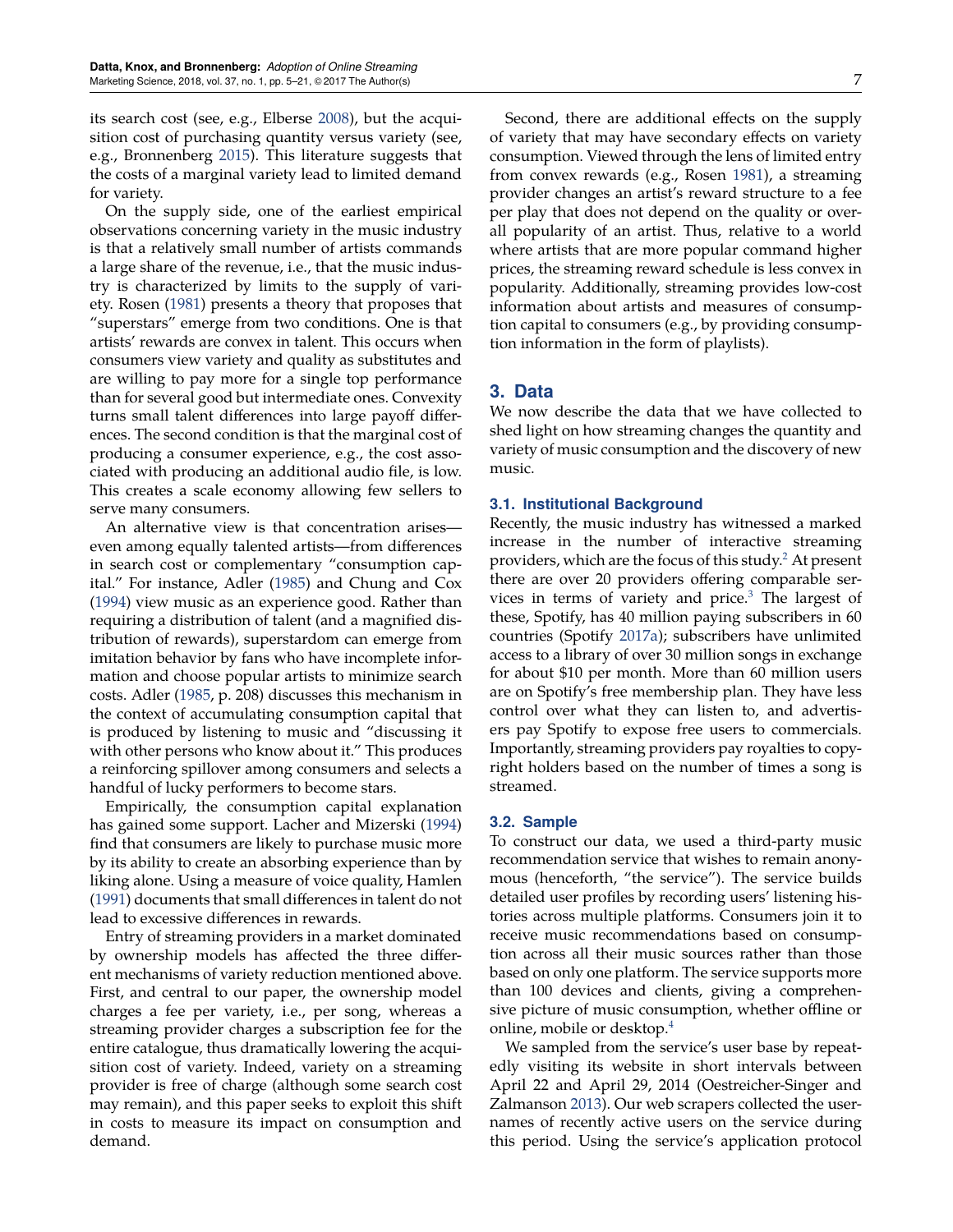interface (API), we recorded age, gender, and country for a randomly selected sample of  $5,003$  $5,003$  users,<sup>5</sup> and retrieved their music consumption histories for a period of 2.5 years (January 6, 2013, until August 1, 2015). For each individual listener, we collected a unique username, a time stamp, and artist and song names. Platform choices were not directly observable via the service's API. Instead, we scraped users' platform choices from their profile pages between May 1, 2014, and August 1, 2015. Because of interruptions of our scrapers for technical reasons, we recorded consumption on 431 out of 458 days. Missing days were not systematic. We observed 123 million plays for 4,033 active users. Data on the remaining 970 users were not available, either because these users changed their privacy settings or cancelled their service accounts during our observation period. We defined an initialization sample to identify when users listened to content for the first time and to match adopters with users that did not adopt streaming based on their listening histories. This sample runs from January 6, 2013, to May 28, 2014, and includes four weeks in which we recorded users' platform choices via web scraping. We use the remaining 62 weeks of our data as the estimation sample, covering the period between May 29, 2014, and August 1, 2015.

<span id="page-3-2"></span>We identify unique artists and songs using an algorithm described in Online Appendix A, so that "The Beatles" and "beatles" are counted as the same artist. Some songs have unrealistically short song lengths; also, users may skip songs after listening for a few seconds. We removed all songs shorter than 30 seconds and songs that were skipped before half of the song was finished (in total, 7.2% of all plays). We retained 114 million plays for 4,033 users. In our international sample, the most played artists are Lana Del Rey, Taylor Swift, and Madonna; the main genres are rock, pop, and metal;<sup>[6](#page-15-1)</sup> and average daily music consumption is about three hours, close to the U.S. average of 3.6 hours for total music consumption (25 hours per week; see Nielsen [2014\)](#page-16-0). The top platforms are Spotify and iTunes, with market shares of 22.8% and 18.3%, respectively, in terms of the total number of plays. Other platforms are mainly used to play locally stored MP3 files or listen to CDs on the computer, such as Winamp (12.5%), Windows Media Player (9.7%), and foobar2000 (10.1%; henceforth, collectively referred to as WWF). We group all remaining platforms in an "other" cate- $gory<sup>7</sup>$  $gory<sup>7</sup>$  $gory<sup>7</sup>$  because they cannot be classified as streamingbased or ownership-based platforms (e.g., capturing consumption on a variety of websites), because they are noninteractive (see Endnote [2\)](#page-15-3), or because their market share in our sample is negligible.<sup>[8](#page-15-4)</sup>

<span id="page-3-4"></span><span id="page-3-3"></span>In Figure [1,](#page-3-0) we plot the market shares for the major platforms in terms of play counts in our data. The figure shows that usage of Spotify grew steadily while <span id="page-3-0"></span>**Figure 1.** Market Shares (Play Counts) in the Raw Data

<span id="page-3-1"></span>

that of iTunes and the remaining platforms declined. Hence, our aggregate data seem to confirm reports that Spotify is encroaching on the market shares of ownership-based platforms.

#### **3.3. Identifying Adoption of Music Streaming**

We consider Spotify as the only streaming platform because other streaming providers in our sample have negligible market shares. Because of potential left-truncation problems, we classify users as Spotify adopters only if we observe them not use Spotify for at least 45 days since the beginning of their recorded usage. Furthermore, we require potential adopters to be active on at least one of the major ownership-based platforms (i.e., iTunes or WWF). This procedure gives us 507 users that adopt Spotify in our 62-week estima-tion sample.<sup>[9](#page-15-5)</sup> These adopters may continue to consume music on other platforms. A total of 1,471 users never adopt Spotify. We disregard 1,135 users who use Spotify before our 45-day cutoff, 714 users who never use a major ownership-based platform, and 206 light users who never listen in the initialization period or listen for less than 10 weeks in the estimation period.

<span id="page-3-7"></span><span id="page-3-6"></span><span id="page-3-5"></span>How close is our sample to the population of Spotify or other potential streaming subscribers? Spotify [\(2016\)](#page-16-1) reports that their adopters are largely millennials (born 1980–2000) and more likely to be male. These characteristics are mirrored in our sample (mean age is 22.44 years, and 74% of the users are male). $^{10}$  $^{10}$  $^{10}$  Furthermore, our data collection on streaming adoption (2014–2015) mostly takes place in markets where Spotify has been active since 2008, and hence largely captures early/ late majority adopter segments, which probably have weaker tastes for variety than the innovators and early adopter segments in 2008–2014. For example, Spotify [\(2017b\)](#page-16-2) reports daily music consumption for crossplatform users on an ad-based/free subscription at 148 minutes. Average daily consumption in our sample is one hour, $11$  but this averages over both free and premium adopters, as well as adopters that listen on only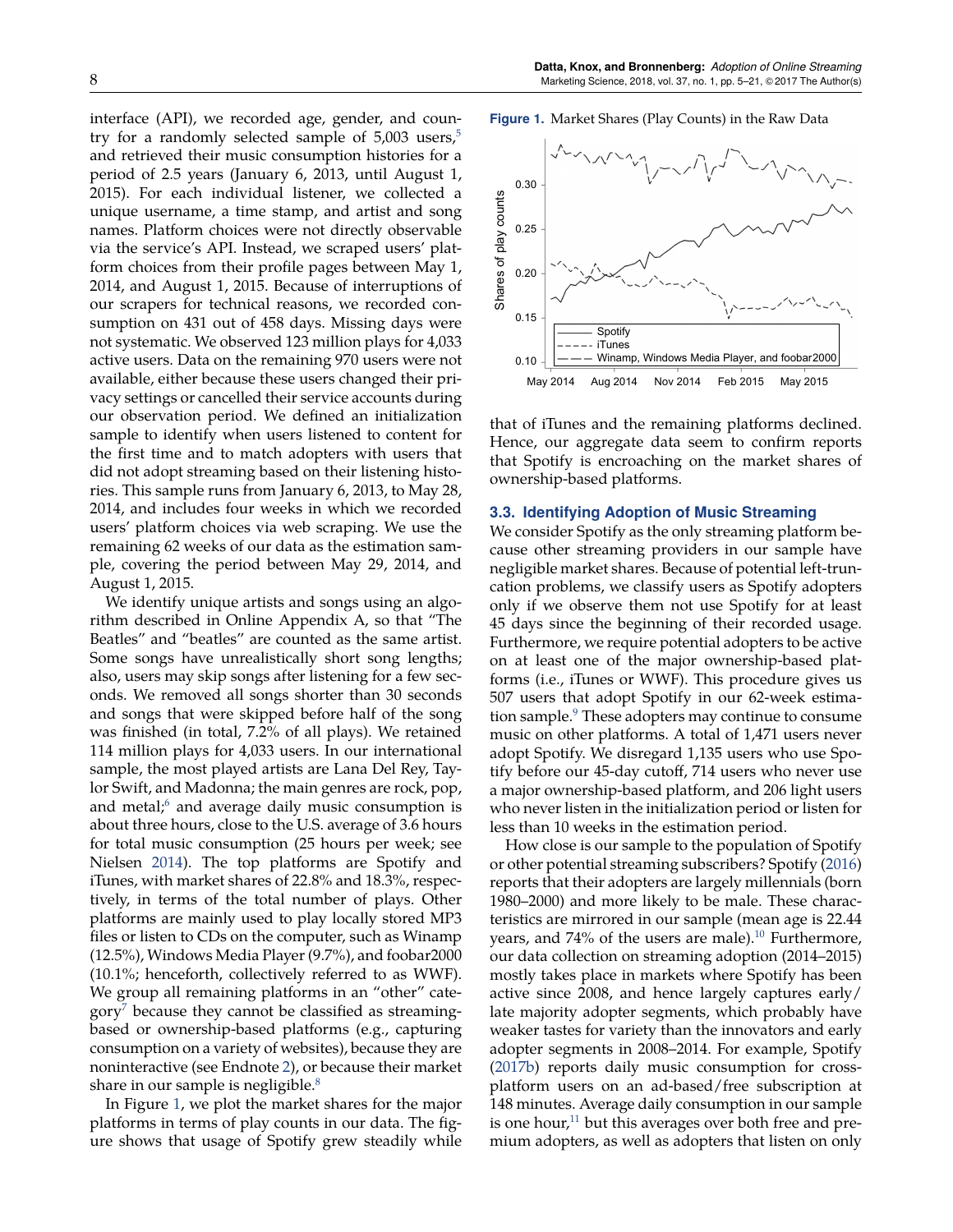one platform. Unfortunately, other consumption data on the population of Spotify adopters are not available to us. Hence, we cannot reliably rule out the possibility that our sample of adopters may not be representative of the larger population of potential streaming adopters.

Crucial to our investigation is that no major changes occurred to Spotify during our observation period. Had such changes occurred, then estimated treatment effects may have been confounded. We provide an overview of all significant changes to Spotify in Online Appendix B. In the first year of our estimation sample (between May 29, 2014, and April 27, 2015), major developments were confined to launching in new markets (Canada and Brazil), client updates (e.g., for Windows Phone), partnerships with hardware manufacturers (e.g., Sony's PlayStation), and the introduction of a small number of new playlists ("Dinner," "Sleep," "Folk Americana"). Furthermore, the supply of music remained stable (except for the removal of Taylor Swift and the introduction of John Lennon and Rammstein). Important changes to Spotify's recommendation algorithm were introduced in the last 16 weeks of our estimation period, such as "perfect playlists at your fingertips" (April 28, 2015), playlists for workouts ("Spotify Running") and an improved starting page (both May 20, 2015), and personalized playlists with previously unheard content ("Discover Weekly," July 20, 2015). In Section [5.5,](#page-13-0) we explain how we verify the robustness of our findings with regard to these innovations. Spotify's main competitor, Apple Music, was launched in the last four weeks of our data (on June 30, 2015).

#### **3.4. Measuring Quantity, Variety, and Discovery**

**3.4.1. Quantity.** The unit of analysis is the user-week: we measure the number of songs each user listens to in a week (i.e., the weekly play count) on any platform.

**3.4.2. Variety.** Measuring product variety is complex and difficult (Alexander [1997\)](#page-16-3). We partially characterize variety by deriving a set of metrics in two categories: breadth (e.g., Hoch et al. [1999\)](#page-16-4) and concentration (e.g., Elberse [2008\)](#page-16-5). We specify these metrics in a multiattribute space (i.e., songs, artists, and an artist's genre), facilitating interpretation in favor of collapsed and hence more abstract metrics (e.g., entropy; van Herpen and Pieters [2002\)](#page-16-6).

The first set of variety metrics relates to the *breadth of variety* consumed by users. We measure breadth by counting the number of distinct artists, songs, and genres consumed. The second set of metrics relates to the *concentration of variety*. We measure a user's tendency to listen predominantly to common favorites (superstars) as the listening share of top 20, top 100, and top 500 artists. Inclusion in the set of top artists is determined by ranking artists in terms of total plays by geographic region in a rolling window of one year, lagged by four weeks to avoid simultaneity bias (*t* − 55, . . . , *t* − 4; see, e.g., Zentner et al. [2013\)](#page-16-7). To measure how users allocate listening to their own personal favorites, we calculate the Herfindahl index of a user's weekly listening history for artists, songs, and genres.

**3.4.3. Discovery.** We measure the consumption share of new music. We define newness as a flow metric: an artist, song, or genre can be new to the user only in the first week of consumption. To operationalize newness, we use a long history of listening behavior starting on January 6, 2013. Newness is therefore specific to an individual's listening history, irrespective of the release date of the music.

As a proxy for how new music is valued, we measure repeat consumption share for new discoveries. To proxy for the value of the "best" tracks among these new discoveries, we calculate the ratio of top new plays to top overall plays (either new or known) over a rolling eight-week window.

We explain the operationalization of all metrics in Table [1](#page-5-0) and provide summary statistics in Table [2.](#page-6-0) In Table C1 in Online Appendix C, we compare treatment and control groups on all measures. The differences reported in this table are not meant to represent an adoption effect, because they ignore consumer heterogeneity, common time trends, and any differences in adoption effects in the short and long run.

**3.4.4. Do Our Measures Reflect Demand or Supply?** A central concern to our investigation is whether the effects of adopting Spotify are due to changes in demand or supply on streaming. For example, if certain features restrict consumer choice or forbid it altogether, as is the case with the Internet radio provider Pandora, the results of our analysis will not be informative about whether the effects are due to consumer choice or the variety supplied. However, Spotify is an interactive streaming provider, and users can request content suggestions as a deliberate choice. Even if users were to receive recommendations (e.g., by listening to curated playlists), they could simply skip less preferred songs.<sup>[12](#page-15-8)</sup> In other words, we assume that consumers are free to make their own consumption choices. Hence, we attribute changes in music consumption to shifts in demand, because it is unnecessary and unlikely that consumers listen to content on Spotify against their will.

<span id="page-4-0"></span>Second, a related concern is that differences in assortment (e.g., size, or indie versus major) between ownership-based and streaming platforms may drive our effects. The music catalogues of both iTunes and Spotify feature around 30 million songs and are thus comparable (Mitroff and Blanco [2015\)](#page-16-8). Furthermore, windowing strategies that released popular content on Spotify later than on iTunes were introduced only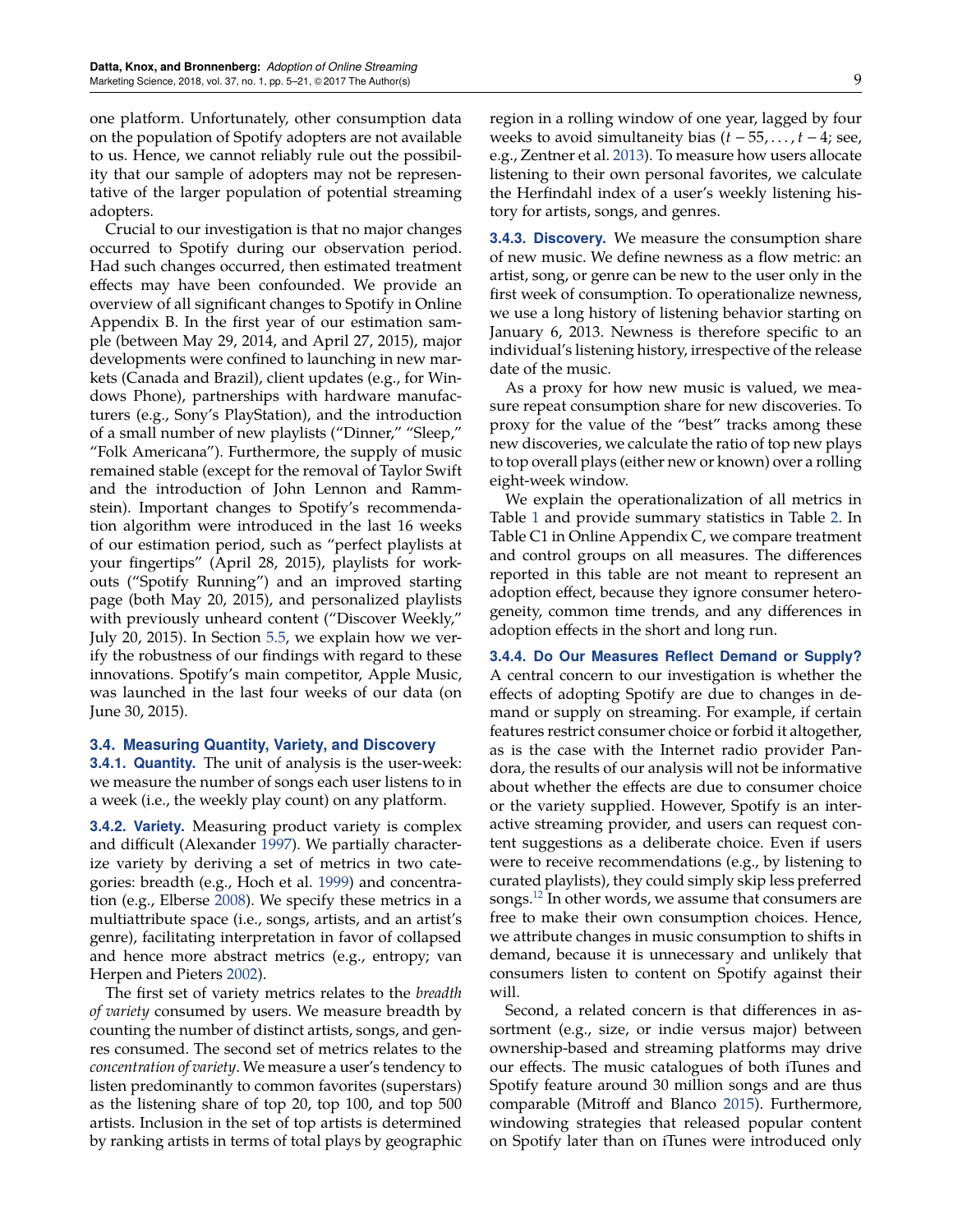| Dimension                                            | Operationalization                                                                                                                                                                                                                                                                                          |
|------------------------------------------------------|-------------------------------------------------------------------------------------------------------------------------------------------------------------------------------------------------------------------------------------------------------------------------------------------------------------|
| $(1)$ Quantity                                       | • Log number of song plays                                                                                                                                                                                                                                                                                  |
| (2) Variety                                          |                                                                                                                                                                                                                                                                                                             |
| <b>Breadth</b>                                       | • Log number of unique artists, songs,<br>and genres listened to                                                                                                                                                                                                                                            |
| Concentration in<br>common favorites<br>(superstars) | • Number of unique artists in the top 20,<br>top 100, and top 500 in a user's<br>geographic region <sup>a</sup> (ranked according<br>to a rolling window of a year, lagged<br>by four weeks; $t - 55$ , , $t - 4$ ),<br>divided by the number of unique<br>artists listened to over the same time<br>period |
| favorites                                            | Concentration in personal • Herfindahl index (sum of squared<br>listening shares), computed over a<br>user's weekly plays of artists, songs,<br>and genres                                                                                                                                                  |
| (3) Discovery                                        |                                                                                                                                                                                                                                                                                                             |
| New content<br>consumption                           | • Number of distinct new artists, songs,<br>and genres listened to by a user for the<br>first time, <sup>b</sup> divided by the total<br>number of distinct artists, songs, and<br>genres listened to                                                                                                       |
| Repeat consumption                                   | • Number of unique new artists, songs,<br>and genres played more than once,<br>divided by the total number of unique<br>new artists, songs, and genres<br>listened to                                                                                                                                       |
| <b>Best discoveries</b>                              | • Amount of plays of the top 1 new<br>artist, song, and genre in an 8-week<br>period subsequent to discovery<br>$(t+1,\ldots,t+8)$ ranked in order of<br>plays, divided by the amount of plays<br>of the overall (not necessarily new)<br>top 1 artist, song, and genre over the<br>same time period        |

<span id="page-5-0"></span>

|  |  |  | Table 1. Variable Operationalization |
|--|--|--|--------------------------------------|
|--|--|--|--------------------------------------|

*Note.* All variables are computed at the user-week level.

<sup>a</sup>Regions are the European Union, South America, United States and Canada, and others.

bThis refers to content consumed in a user's first week of consumption, based on the users' listening history on the service up to January 6, 2013.

after our observation period. We acknowledge that, typically, there are more songs available for purchase than for streaming (e.g., CDs bought at a local concert). However, an assortment of millions of songs on streaming platforms is not likely to constrain choice in a meaningful way.

## **4. Method**

## **4.1. Identification Strategy**

Our objective is to identify LATEs of adopting Spotify on quantity, variety, and discovery. We face two major challenges. First, our data generation process lacks a randomized assignment of consumers into treatment and control conditions. A simple approach is to estimate a DiD model, which removes any persistent linear, additive consumer-specific effects that may, if ignored, introduce endogeneity due to self-selection into adopting Spotify. In addition, for our main results, we assume that we can control for the unobserved need for variety in absence of streaming by conditioning on a rich set of observed characteristics (for a similar approach, see Bronnenberg et al. [2010\)](#page-16-9); that is, we use a quasi-experimental matching procedure in which we match adopters with similar nonadopters based on a propensity score constructed from variables that capture users' demand for variety.

Second, treated and control consumers may exit our sample at different moments (e.g., because they stop using the service). To achieve comparability in terms of market trends, we seek pairs of users with similar beginning and end points in our observation period. We combine all criteria by selecting pairs that minimize the Mahalanobis distance between treated and potential control users based on the propensity score and beginning and end points in our observation window. We now explain in detail each step of our identification strategy.

## **4.2. Comparison of Treated and Control Groups**

As a first step, we assess whether nonadopters display the same listening behavior as adopters prior to adoption. To this end, we compute our measures of listening behavior during a 12-week period before the start of our estimation sample. Table C2 in Online Appendix C shows that, on average, adopters and nonadopters differ significantly on a set of key behavioral and demographic variables. Adopters listen to more songs (49.95 plays versus 42.27 plays, *p* < 0.001) on more platforms (3.17 versus 2.87, *p* < 0.001) and tend to consume more mainstream music (share of plays to top 100 artists, 0.24 versus 0.15, *p* < 0.001) than nonadopters. Adopters consume fewer artists (3.32 versus 4.00,  $p = 0.001$ ) and discover less new content (share of plays 0.16 versus 0.22, *p* < 0.001). Adopters are also younger (22.44 years versus 24.13 years, *p* < 0.001). Because users in the treatment and control groups differ on several behavioral and demographic characteristics, it is likely that mere differences in the composition of these groups could explain differences in their behavior. We therefore use quasi-experimental methods to deal with selection effects.

## **4.3. Propensity Score Estimation and Matching**

Self-selection may arise because of differences in taste for variety. For example, variety-loving consumers may adopt streaming because content discovery on ownership-based models is too expensive for them. In principle, this type of selection can be accounted for by using individual fixed effects, which we indeed include in all of our models. However, fixed effects impose a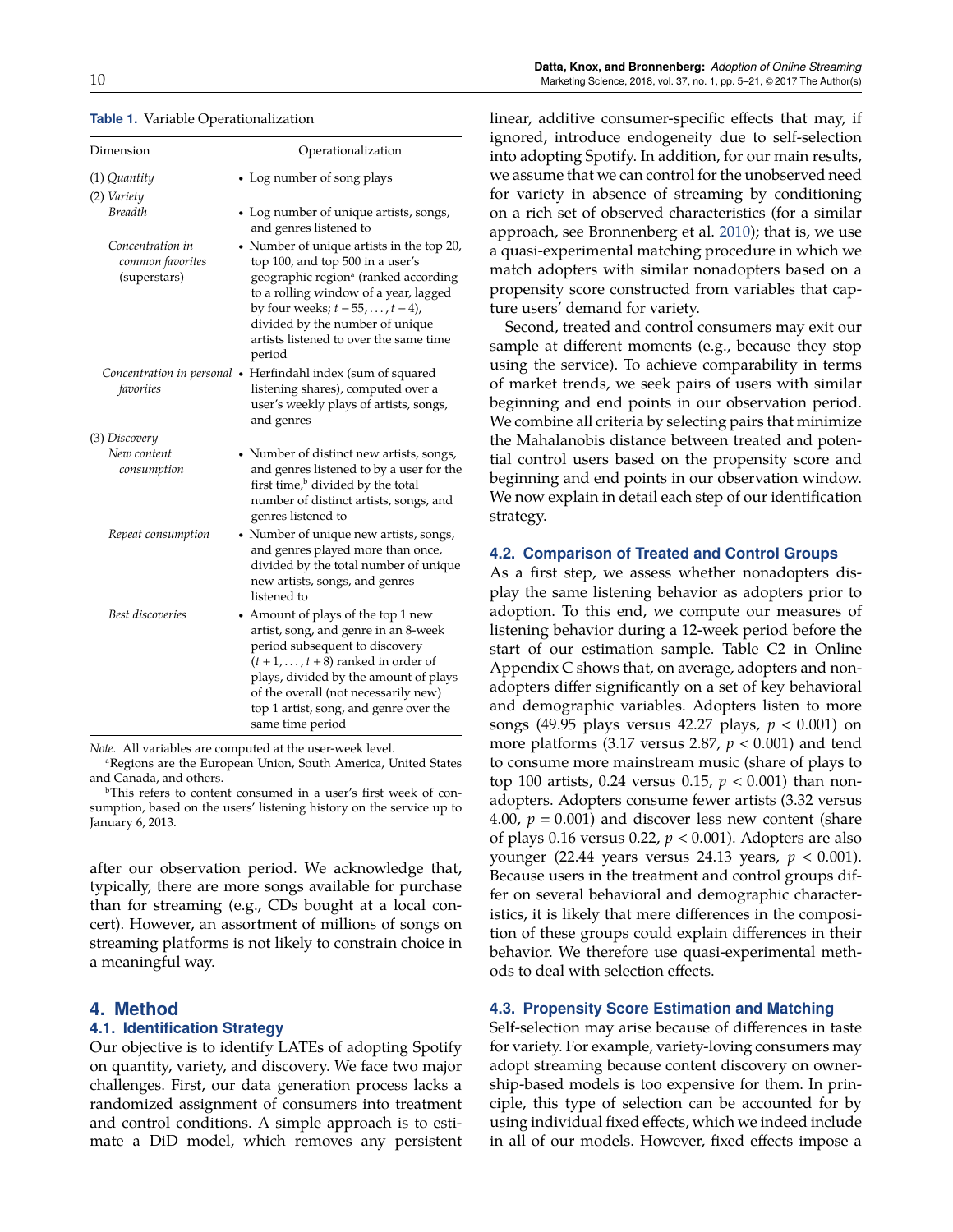#### <span id="page-6-0"></span>**Table 2.** Summary Statistics

|                                                            | $\cal N$ | Mean   | <b>SD</b> | Min.  | Max.     |
|------------------------------------------------------------|----------|--------|-----------|-------|----------|
| User characteristics                                       |          |        |           |       |          |
| Gender (female = $1$ )                                     | 1,978    | 0.24   | 0.43      | 0.00  | 1.00     |
| Age                                                        | 1,978    | 23.70  | 6.23      | 11.00 | 70.00    |
| European Union (dummy)                                     | 1,978    | 0.32   | 0.47      | 0.00  | 1.00     |
| South America (dummy)                                      | 1,978    | 0.21   | 0.41      | 0.00  | 1.00     |
| United States/Canada (dummy)                               | 1,978    | 0.10   | 0.30      | 0.00  | 1.00     |
| Other geographic region (dummy)                            | 1,978    | 0.37   | 0.48      | 0.00  | 1.00     |
| Quantity of consumption                                    |          |        |           |       |          |
| Play counts on all platforms                               | 122,636  | 188.89 | 269.43    | 0.00  | 3,862.00 |
| Play counts on Spotify                                     | 122,636  | 11.19  | 69.38     | 0.00  | 2,439.00 |
| Play counts on iTunes                                      | 122,636  | 48.43  | 148.59    | 0.00  | 3,857.00 |
| Play counts on Winamp, Windows                             | 122,636  | 94.32  | 211.80    | 0.00  | 2,945.00 |
| Media Player, and foobar2000                               |          |        |           |       |          |
| Play counts on other platforms                             | 122,636  | 34.96  | 110.17    | 0.00  | 2,432.00 |
| Breadth of variety                                         |          |        |           |       |          |
| Number of unique artists                                   | 97,924   | 36.64  | 50.92     | 1.00  | 882.00   |
| Number of unique songs                                     | 97,924   | 150.44 | 169.79    | 1.00  | 2,603.00 |
| Number of unique genres                                    | 97,924   | 14.00  | 13.49     | 1.00  | 209.00   |
| Concentration of variety                                   |          |        |           |       |          |
| Top 20 artists (share of unique artists)                   | 97,924   | 0.04   | 0.09      | 0.00  | 1.00     |
| Top 100 artists (share of unique artists)                  | 97,924   | 0.12   | 0.17      | 0.00  | 1.00     |
| Top 500 artists (share of unique artists)                  | 97,924   | 0.29   | 0.25      | 0.00  | 1.00     |
| Artist concentration (Herf.)                               | 97,924   | 0.21   | 0.23      | 0.00  | 1.00     |
| Song concentration (Herf.)                                 | 97,924   | 0.05   | 0.11      | 0.00  | 1.00     |
| Genre concentration (Herf.)                                | 97,924   | 0.35   | 0.24      | 0.03  | 1.00     |
| Discovery of new content                                   |          |        |           |       |          |
| New artists (share of unique artists)                      | 97,924   | 0.20   | 0.22      | 0.00  | 1.00     |
| New songs (share of unique songs)                          | 97,924   | 0.37   | 0.27      | 0.00  | 1.00     |
| New genres (share of unique genres)                        | 97,924   | 0.05   | 0.09      | 0.00  | 1.00     |
| New artists played more than once                          | 75,116   | 0.59   | 0.37      | 0.00  | 1.00     |
| (share of unique new artists)                              |          |        |           |       |          |
| New songs played more than once                            | 91,579   | 0.22   | 0.25      | 0.00  | 1.00     |
| (share of unique new songs)                                |          |        |           |       |          |
| New genres played more than once                           | 33,617   | 0.56   | 0.45      | 0.00  | 1.00     |
| (share of unique new genres)                               |          |        |           |       |          |
| Top 1 new artist to overall top 1 artist                   | 80,061   | 0.22   | 0.33      | 0.00  | 1.00     |
| (share of plays)                                           |          |        |           |       |          |
| Top 1 new song to overall top 1 song                       | 77,239   | 0.55   | 0.41      | 0.00  | 1.00     |
| (share of plays)                                           |          |        |           |       |          |
| Top 1 new genre to overall top 1 genre<br>(share of plays) | 83,445   | 0.01   | 0.07      | 0.00  | 1.00     |

*Notes.* Summary statistics are calculated on an unmatched sample of 507 adopters and 1,471 nonadopters observed over 62 weeks starting May 29, 2014. The unit of analysis is an individual user for user characteristics and the user-week for the remaining variables. Herf., Herfindahl index.

<span id="page-6-2"></span>linear functional form on the baseline, whereas matching allows for more flexibility (such as potential interactions between the baseline and effects in the short and long run). In addition, matching removes from the sample users that are likely to never adopt Spotify, such that the control group is comprised of users that resemble adopters in every way except for their adoption. Hence, we combine matching and fixed effects to make the comparison between adopters and nonadopters as close as possible.[13](#page-15-9) Specifically, we pair each adopter of Spotify with a comparable consumer that is very likely to adopt but "randomly" did not do so in our 62-week observation period.

We execute our matching procedure in three steps: First, we estimate each household's adoption propensity as a function of observed variables (e.g., Rosenbaum and Rubin [1983\)](#page-16-10)

<span id="page-6-1"></span>
$$
Pr(\text{adopt}_i = 1) = Pr(\beta_0 + Z_i \gamma + \eta_i > 0), \tag{1}
$$

where *Z<sup>i</sup>* is a vector of observed household-specific characteristics. The covariates entering  $Z_i$  describe a user's listening behavior (e.g., quantity, variety consumption, and discovery) during the 12 weeks prior to our estimation period starting May 29, 2014. The relevant descriptive statistics are in Table C2 in Online Appendix C. Our matching estimator is static: it uses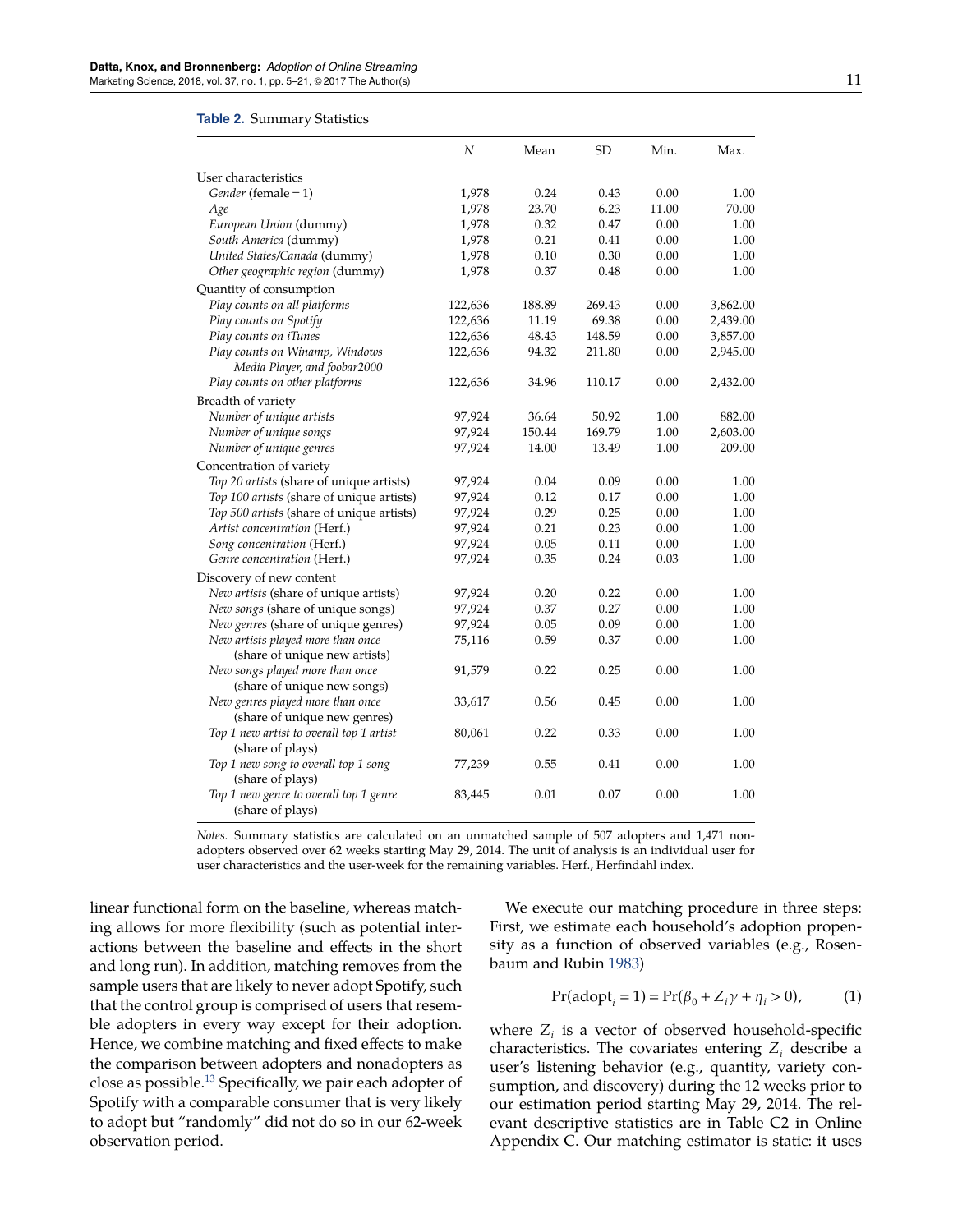the same preadoption observation window to predict adoption for early versus late adopters. We believe our assumption of more or less stable predictors is tenable, as adoption occurs in a relatively narrow window of about a year. We assume that the  $\eta_i$  are independent and identically distributed random variables with a type I extreme value distribution, making the probability in Equation [\(1\)](#page-6-1) a binary logit model.

Second, for further comparability of the treatment and control samples, we ensure that users in a matched treated–control pair have the same observation window. We observe most users during our complete observation period, but about 10% of users stop using the service and exit the sample. If treated users were matched with control users in a different observation window, or vice versa, any estimated treatment effect would not be clearly attributable to adoption but could arise from timing differences across consumers in recording music consumption on the service. Thus, to ensure we are using the same observation window for matched treated–control pairs, we match users by their first and last observed periods of listening in our sample.

In the third stage, we construct a three-dimensional distance metric of the composite of propensity score and the first and last periods of consumption. We compute the Mahalanobis distance for each treated and control user pair and use the one-nearest-neighbor algorithm to match users that are closest together. We drop control users outside the region of common support, defined as the overlap in propensity scores between treated and control users (e.g., Gensler et al. [2012\)](#page-16-11). Some of the matches that we obtain are potentially nonunique; i.e., there are instances where the same nonadopter is the closest match for more than one adopter. We select unique matches sequentially, in order of closeness of their Mahalanobis distances. To ensure a sufficient matching quality, while avoiding the need to match with replacement, we match an adopter to her *k*th best match. This strikes a balance between the number of adopters in our sample (increasing in *k*) and matching quality (decreasing in *k*). In preparing our final data set, we set *k* to 3 and retain those user periods in which treatment–control observations overlap.

The matching procedure yields 448 treated and 448 matched control users. In Table C3 in Online Appendix C, we report the results of the logit propensity score model. The directions of the effects have face validity: ceteris paribus, consumers with higher average plays, more superstar consumption, and more platforms used are more likely to adopt Spotify. In turn, older users with more concentrated listening and users who already have access to and listen to new music are less likely to adopt Spotify. Notably, users from South America and the United States/Canada have higher adoption probabilities than users from other geographic regions, as Spotify launched in Brazil and Canada during our observation period. The hit rate of the model is 66%, and the McFadden pseudo-*R* 2 is 0.092.

After matching, both consumer groups are indistinguishable in terms of their adoption propensities (see Figure [2\)](#page-8-0), observation windows (see Figure C2 in Online Appendix C), and observed demographics and preadoption behavior. In the bottom part of Table C2 in Online Appendix C, we report presample summary statistics for the matched control sample, which are now very close to those of the matched treatment group.

## **4.4. Difference in Differences**

We use a DiD approach to estimate the effect of adopting streaming on our outcome measures. We compare the outcome measures of adopters before and after their adoption with those of the matched nonadopters. We also investigate how long changes in consumption, variety, and discovery last. We estimate models of the following type:

<span id="page-7-0"></span>
$$
Y_{it} = \alpha_i + \gamma_t + \beta^{\text{ST}} \cdot I(0 \le \text{weeks\_since\_adoption}_{it} \le 1) + \beta^{\text{MT}} \cdot I(2 \le \text{weeks\_since\_adoption}_{it} \le 24) + \beta^{\text{LT}} \cdot I(\text{weeks\_since\_adoption}_{it} \ge 25) + \varepsilon_{it},
$$
 (2)

where  $Y_{it}$  is the dependent variable, and the indicator variables  $I$ (weeks\_since\_adoption<sub>*it*</sub>) are 1 if the number of weeks since adoption for consumer *i* is within the indicated range, in week *t*. Furthermore,  $\alpha_i$  is a consumer-level fixed effect,  $\gamma_t$  is a week-level fixed effect, and  $\varepsilon_{it}$  is the error. This two-way fixed effects specification controls for time-invariant consumer characteristics, such as overall liking of music, as well as common time trends and week-to-week fluctuations. An important identifying assumption is that the  $\varepsilon_{it}$  are orthogonal to the indicator variables *I*(weeks\_since\_adoption<sub>*it*</sub>). We distinguish between treatment effects in the short run (within the first two weeks of adoption,  $\beta^{\rm ST}$ ), medium run (between 2 and 24 weeks after adoption,  $\beta^\text{MT}$ ), and long run (25 weeks and after,  $\beta^{\text{LT}}$ ). We use robust standard errors clustered at the user level to account for any serial correlation (Bertrand et al. [2004\)](#page-16-12).

The DiD approach relies on the assumption of parallel pretreatment trends. To test whether it holds, we carry out so-called "placebo" treatment tests using preadoption data (and matching the observation window in the control sample). In particular, we define a placebo "treatment" at the midpoint of a user's pretreatment data. Next, we estimate a DiD model for all dependent variables listed in Table [1.](#page-5-0) For each of the 22 combinations of variables and dimensions, we fail to reject the null hypothesis of no treatment effect for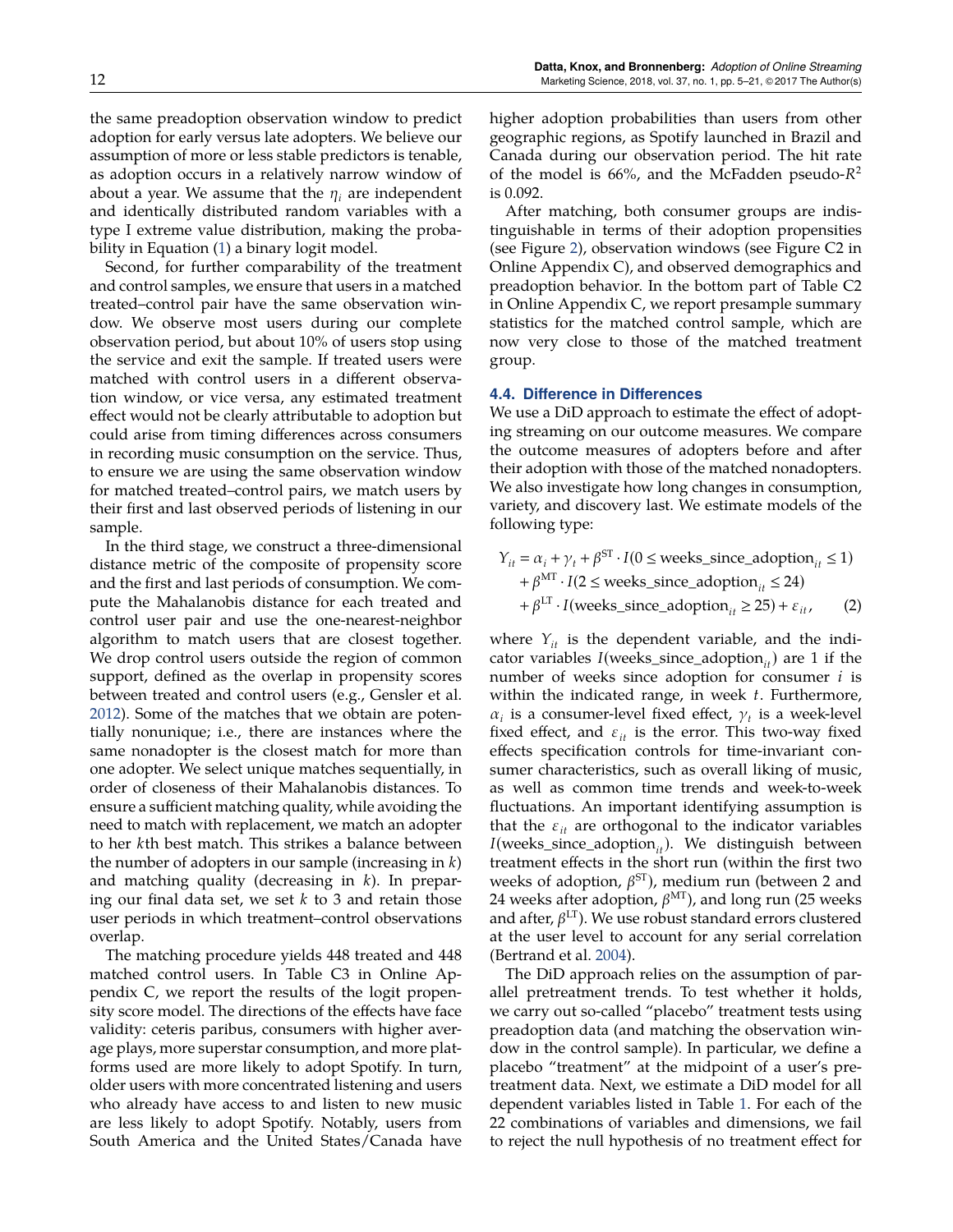**Figure 2.** Distribution of Propensity Scores Before and After Matching

<span id="page-8-0"></span>

placebo treatments (see Online Appendix C, Table C4). This supports the idea that the pretreatment trends are statistically equivalent across both user groups.

Taken together, we combine a propensity score matching with a DiD approach. Our propensity score model selects nonadopting consumers who are like adopters, except for not subscribing to music streaming. Because we include a rich set of behavioral measures of preexisting consumer tastes for variety and discovery in our propensity score model, we assume that the unobserved components in the propensity Equation [\(1\)](#page-6-1), i.e., the  $\eta_i$ , are independent of the unobserved components of our regression model [\(2\)](#page-7-0), i.e., the  $\varepsilon_{it}$ .

Given our method, we interpret the reported effects from the DiD regressions as the average treatment effect on the adopters (compliers), i.e., as LATEs. In this context, we highlight one additional type of analysis that our data permit us to run. Because adoption time differs across adopters (see Online Appendix C, Figure C1), we can estimate a treatment effect using only within-adopter variation, with late adopters acting as a control for early adopters. This approach also accounts for possible selection on unobservables shared by late and early adopters. We report on this analysis as a robustness check, after discussing the main results.

#### <span id="page-8-1"></span>**4.5. Heterogeneity in Treatment Effects**

The impact of streaming may depend on individual characteristics and circumstances. In this section, we consider how three potential user-level moderators affect the discovery of new music: (1) preexisting consumption of variety, (2) user age, and (3) free versus premium subscription. There is little existing research about the sign of these effects, and our discussion of them is largely exploratory.



First, the effect of adopting streaming on new music discovery may differ across users who originally consume limited versus extensive variety. The sign of this moderation is theoretically ambiguous. On the one hand, preexisting consumption of variety may be low because its cost suppresses demand. To such consumers, making additional variety free putatively has a big effect on variety seeking and discovery. To consumers who already listen to a lot of variety before adopting, in turn, the adoption effect may be less due to a constraint on extra listening time. On the other hand, the moderation can be oppositely signed. Consumers may listen to few varieties prior to adoption because they have a limited taste for it. To them, adopting Spotify likely results in a smaller effect on new music discovery compared to high-variety consumers. We study this moderation effect empirically by estimating the interaction of adoption and users' preexisting taste for variety, inversely measured as artist concentration in each user's listening history in the 12 weeks before the start of the estimation period. In particular, we use the Herfindahl index computed as the sum of squared artist shares for each user (median  $= 0.034$ ).

Second, we are interested in the moderating effect of age. This interaction effect is also theoretically indeterminate. On the one hand, taste for certain music genres may develop with age, and, hence, young users' exploration of new varieties of music may be limited, even when variety is free. On the other hand, younger consumers are more income constrained and would therefore benefit the most from new content being free at the margin. To empirically determine which effect dominates, we estimate the moderating effect of each user's age (median  $= 22$  years) on adoption.

Last, Spotify's free plan users may have less control than paying subscribers over what they consume;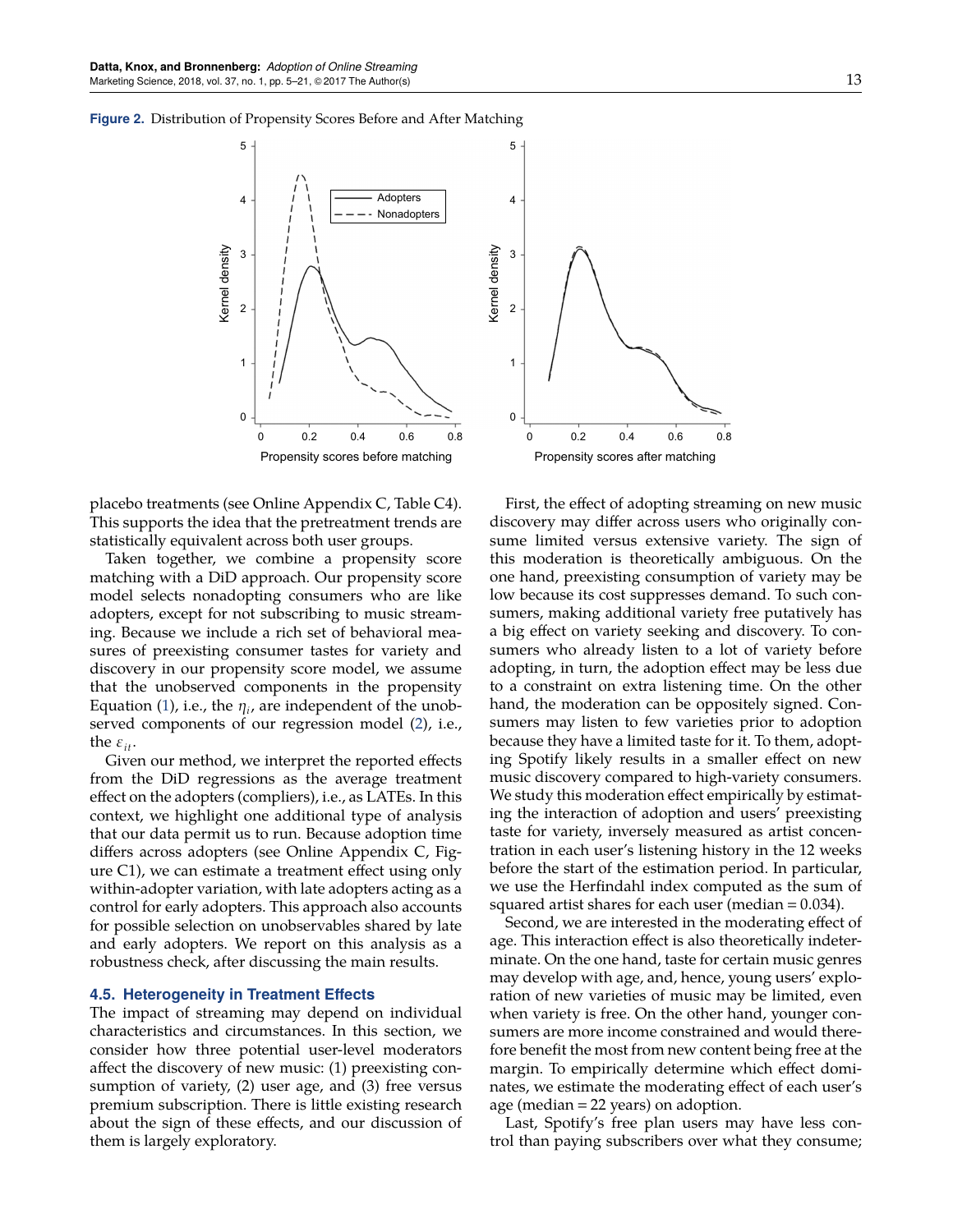hence, they may see fewer discoveries and varieties compared to premium subscribers. To test for this effect, we estimate the interaction of Spotify adoption with whether users are on the premium or ad-based (free) subscription plan of Spotify (median  $= 0.561$  ads an hour). $^{14}$  $^{14}$  $^{14}$ 

<span id="page-9-1"></span>We incorporate each of these terms as moderators of an adoption effect. To avoid cluttering, we do not distinguish between short-, medium-, and long-run effects, but use a single treatment effect (*adoption*<sub>*it*</sub>), which equals one on and after the week of adoption and zero otherwise. To enhance interpretability, we use effect coding for the moderators (e.g.,  $Herf_i = 1$  if the user has an above-median Herfindahl score, and *Herf*<sup> $i$ </sup> = -1 if the score is below the median). The interpretation of  $\delta$  is the average adoption effect, while  $\phi$ is the deviation from that effect for an above-median (versus below-median) consumer. This is specified as follows:

$$
Y_{it} = \alpha_i + \gamma_t + \delta \cdot \text{adoption}_{it} + \phi_1(\text{adoption}_{it} \cdot \text{Herf}_i) + \phi_2(\text{adoption}_{it} \cdot \text{Age}_i) + \phi_3(\text{adoption}_{it} \cdot \text{Free}_i) + \varepsilon_{it}.
$$
 (3)

## **5. Results**

#### **5.1. Consumption Growth and Displacement**

The first questions we address are whether adopting Spotify leads to extra music consumption and how long these effects last. In Table [3,](#page-9-0) column (1), our dependent variable is the log total play count consumed across all platforms by a given user in a given week. In the week of adoption and the week after, the number of plays grows by  $132\%$  (=  $exp(0.84) - 1$ ). Total consumption is 63% higher (= $\exp(0.49) - 1$ ) in the medium run, from two weeks until 24 weeks after Spotify adoption. Even more than 25 weeks (nearly six months) after adoption, overall consumption is still 49% higher  $(=\exp(0.40) - 1)$  than before adopting Spotify.

To what extent does Spotify adoption displace consumption on iTunes and other ownership-based platforms? In column (2) of Table [3,](#page-9-0) we see that iTunes consumption drops 21% in the first two weeks after Spotify adoption, drops 27% in the following 22 weeks, and is 28% lower about six months after Spotify adoption. Column (3) shows that consumption on WWF falls 22% in the first two weeks after Spotify adoption, 34% in the following 22 weeks, and 37% after six months. Both displacement effects grow over time. The impact on consumption on all remaining platforms is not significant in the first 24 weeks; after six months there is a 24% drop in column (4).

<span id="page-9-2"></span>To sum up, first, Spotify adoption leads to strong consumption growth that persists beyond 24 weeks after the moment of adoption.<sup>[15](#page-15-11)</sup> Second, and in accordance with Figure [1,](#page-3-0) we see that Spotify increasingly displaces consumption from iTunes and WWF.[16](#page-15-12)

### <span id="page-9-3"></span>**5.2. Variety Consumption**

**5.2.1. Breadth of Variety.** We next investigate the effect of Spotify adoption on the variety of music consumption. Recall that adopting Spotify lowers the monetary cost of the marginal variety to zero. Hence, to the extent that this cost limits demand for variety, we expect users to consume more variety after adoption.

<span id="page-9-0"></span>**Table 3.** Adoption of Streaming Increases Total Consumption Yet Cannibalizes from iTunes and Other Platforms

|                            | (1)              | (2)             | (3)                                  | $\left( 4\right)$  |
|----------------------------|------------------|-----------------|--------------------------------------|--------------------|
|                            | Log play counts  | Log play counts | Log play counts on Winamp,           | Log play counts on |
|                            | on all platforms | on iTunes       | Windows Media Player, and foobar2000 | other platforms    |
| Short run $(0-1)$          | $0.84***$        | $-0.23**$       | $-0.25***$                           | 0.039              |
|                            | (0.066)          | (0.072)         | (0.070)                              | (0.067)            |
| Medium run (2–24)          | $0.49***$        | $-0.31***$      | $-0.42***$                           | $-0.10$            |
|                            | (0.070)          | (0.080)         | (0.083)                              | (0.078)            |
| Long run $(25+)$           | $0.40***$        | $-0.33**$       | $-0.46***$                           | $-0.27*$           |
|                            | (0.096)          | (0.11)          | (0.12)                               | (0.11)             |
| R-squared                  | 0.52             | 0.75            | 0.73                                 | 0.64               |
| F                          | 82.4             | 6.97            | 13.7                                 | 12.8               |
| $p$ -value                 | 0.000            | 0.000           | 0.000                                | 0.000              |
| <b>Users</b>               | 896              | 896             | 896                                  | 896                |
| <i><b>Observations</b></i> | 52,346           | 52,346          | 52,346                               | 52,346             |

*Notes.* The table shows a regression with robust standard errors in parentheses. Estimates are calculated on a matched sample of 448 adopters and 448 nonadopters observed over 62 weeks starting May 29, 2014. User- and week-specific fixed effects are used, and the unit of analysis is the user-week. The dependent variable is the log number of songs heard by a panelist in a week (play count). The independent variables are indicators for a user's time since adoption of Spotify, defined as short run (within weeks 0 and 1), medium run (within weeks 2 and 24), and long run (weeks 25 and after). Robustness checks are described in Online Appendix D.

<sup>∗</sup>*p* < 0.05; ∗∗*p* < 0.01; ∗∗∗*p* < 0.001.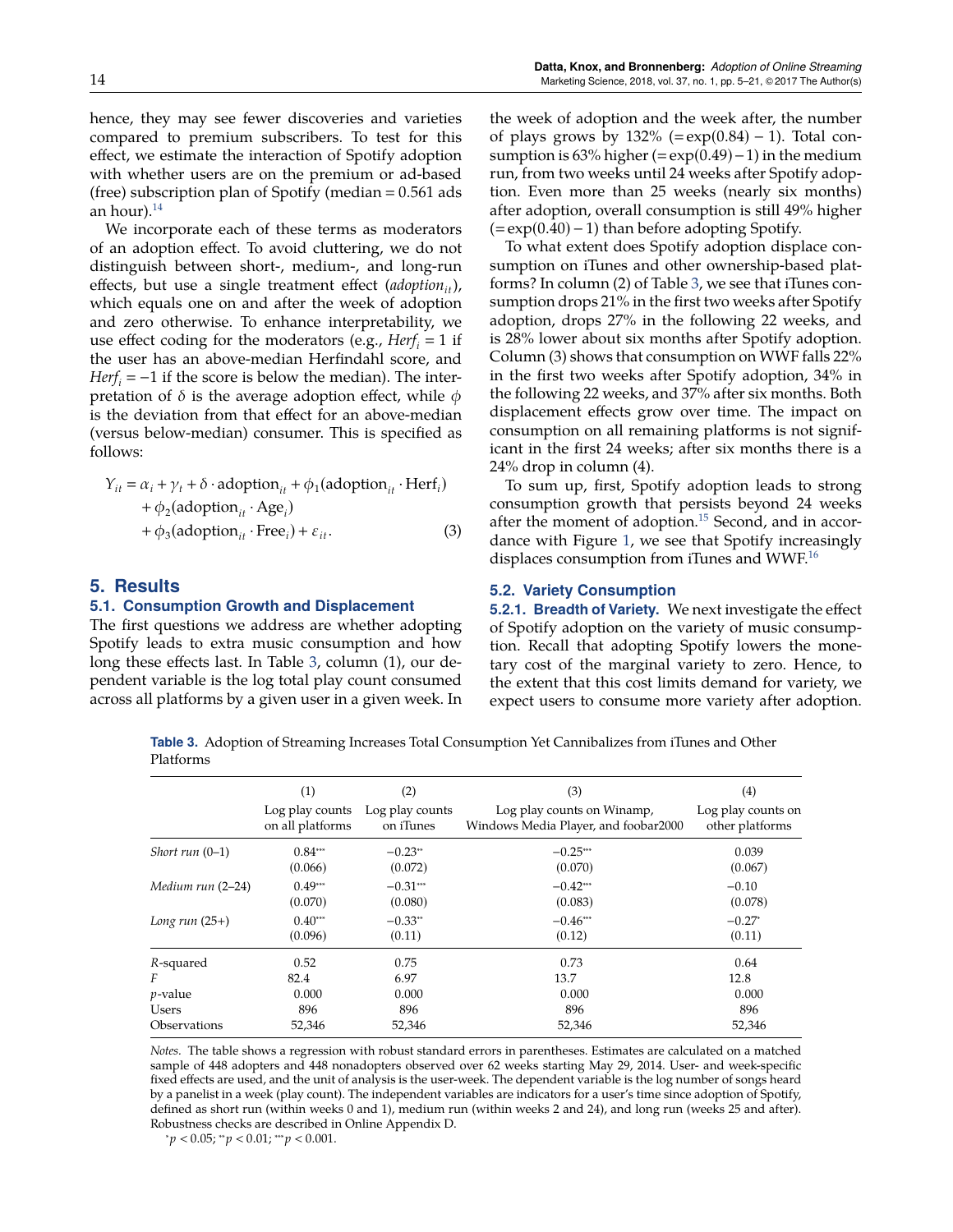<span id="page-10-0"></span>

| <b>Table 4.</b> Adoption of Streaming Increases Breadth of Variety |  |  |  |  |
|--------------------------------------------------------------------|--|--|--|--|
|--------------------------------------------------------------------|--|--|--|--|

|                   | (1)                  | (2)                                                       | (3)                  |
|-------------------|----------------------|-----------------------------------------------------------|----------------------|
|                   | unique artists       | Log number of Log number of Log number of<br>unique songs | unique genres        |
| Short run $(0-1)$ | $0.48***$<br>(0.040) | $0.40***$<br>(0.041)                                      | $0.36***$<br>(0.030) |
| Medium run (2–24) | $0.27***$<br>(0.039) | $0.26***$<br>(0.040)                                      | $0.21***$<br>(0.029) |
| Long run $(25+)$  | $0.28***$<br>(0.054) | $0.27***$<br>(0.057)                                      | $0.20***$<br>(0.041) |
| R-squared         | 0.56                 | 0.55                                                      | 0.56                 |
| F                 | 50.1                 | 65.9                                                      | 43.2                 |
| $p$ -value        | 0.000                | 0.000                                                     | 0.000                |
| <b>Users</b>      | 896                  | 896                                                       | 896                  |
| Observations      | 46,688               | 46,688                                                    | 46,688               |

*Notes.* The table shows a regression with robust standard errors in parentheses. Estimates are calculated on a matched sample of 448 adopters and 448 nonadopters observed over 62 weeks starting May 29, 2014. User- and week-specific fixed effects are used, and the unit of analysis is the user-week when there is at least one song played. The dependent variables are the log numbers of distinct artists, songs, and genres heard by a panelist in a week. The independent variables are indicators for a user's time since adoption of Spotify, defined as short run (within weeks 0 and 1), medium run (within weeks 2 and 24), and long run (weeks 25 and after). Complete results and robustness checks are described in Online Appendix D.

∗∗∗*p* < 0.001.

Table [4](#page-10-0) presents results for the log total numbers of unique artists, songs, and genres.

We find a significant increase in all measures immediately following Spotify adoption. In the first two weeks after adoption, the number of unique artists heard increases by 62%, the number of unique songs increases by 49%, and the number of unique genres increases by 43%. The effect attenuates over time, but consumption remains above preadoption levels both statistically and substantively. For instance, 2–24 weeks after adoption, the number of unique artists consumed weekly is 31% higher than preadoption levels. Similarly, after 25 weeks and up to approximately a year after adoption, we measure a 32% increase in the number of unique artists consumed. We see similar patterns for the other measures. These results strongly point to a permanent increase in the breadth of music consumption.

**5.2.2. Concentration of Variety.** *Superstar consumption.* One avenue through which superstars can arise according to Section [2—](#page-1-0)even in the absence of talent differences—is that consumers are uncertain about quality and "economize" on learning and search costs (Adler [1985\)](#page-16-13). We argue that Spotify lowers search and learning costs by, among others, letting users costlessly consume from their catalogue of over 30 million songs and recommending playlists to its users. Hence, we expect superstar consumption to decline after adoption.

In Table [5](#page-11-0) (columns (1) and (2)), we empirically investigate the impact of Spotify adoption on the consumption of artists in the top 100 and top 500. (The results for the top 20 are in Table D4 in Online Appendix D.) Because consumption quantity and variety increase after Spotify adoption (see Tables [3](#page-9-0) and [4\)](#page-10-0), we measure superstar consumption as a *share* of unique varieties. We find that users shift their consumption out of the top artists. Column (1) reports that in the first two weeks following Spotify adoption, the consumption share of top 100 artists drops by 0.028 in terms of unique varieties, from a preadoption baseline of 0.17 (see Table D4 in Online Appendix D). This drop represents a substantial 16% loss in superstar consumption. In the medium run, the superstar consumption share is still 0.015 lower (9% less) than preadoption levels. In the long run, the effects are 0.012 lower (7% less), but only marginally significant. Still, the effects are substantial in magnitude. A similar pattern holds for the top 500 artists (column (2)), with significant long-run effects at  $p < 0.01$ .<sup>[17](#page-15-13)</sup>

<span id="page-10-1"></span>*Concentration in personal favorites.* In addition to the diminishing consumption share of common favorites (superstars), consumers may allocate less of their listening to their own personal favorites, e.g., their own (weekly) top artists. Columns (3) and (4) of Table [5](#page-11-0) investigate this using the Herfindahl index as a measure of concentration. The results show a clear decrease in concentration following Spotify adoption. For example, the Herfindahl index with respect to artists (column (3)) decreases from its preadoption baseline of 0.20 by 0.062 in the short run, 0.032 in the medium run, and 0.035 in the long run. The pattern also holds for songs (and genres; see Table D4 in Online Appendix D). These results show that music consumption fragments across a wider set of varieties as consumers allocate a smaller fraction of their total time to the top varieties each week. This shift in consumer behavior is persistent: the effect still holds in the long run.

#### **5.3. Discovery**

**5.3.1. Consumption of New Content.** If Spotify lowers the search cost for new music, we would expect that users discover more varieties, i.e., songs they have not consumed previously. We measure the share of listening of new varieties as a function of the number of unique varieties consumed each week.

Table [6](#page-11-1) (columns (1) and (2)) shows the results for artists and songs. (The genre results are provided in Table D5 in Online Appendix D.) The adoption of Spotify results in a marked increase in the share of new content. For example, the variety share of new artists (column (1)) increases substantially from its preadoption level of 0.15 by 0.14 in the short run; it is 0.045 higher in the medium run, and still 0.032 higher in the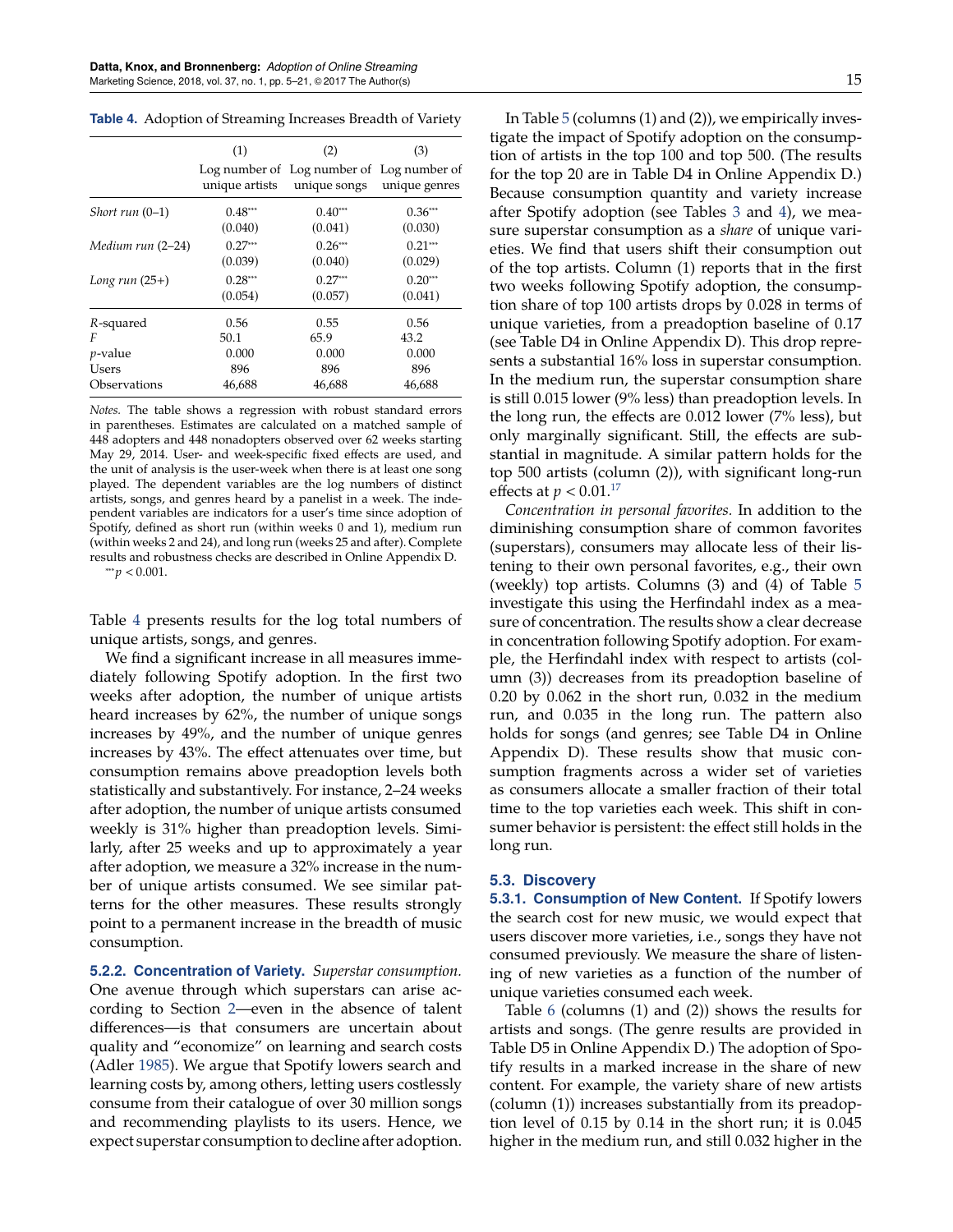|                   | (1)             | (2)             | (3)           | (4)           |
|-------------------|-----------------|-----------------|---------------|---------------|
|                   | Top 100 artists | Top 500 artists | Artist        | Song          |
|                   | (share of       | (share of       | concentration | concentration |
|                   | unique artists) | unique artists) | (Herf.)       | (Herf.)       |
| Short run $(0-1)$ | $-0.028***$     | $-0.042***$     | $-0.062***$   | $-0.022***$   |
|                   | (0.0052)        | (0.0066)        | (0.0069)      | (0.0031)      |
| Medium run (2–24) | $-0.015**$      | $-0.026***$     | $-0.032***$   | $-0.017***$   |
|                   | (0.0048)        | (0.0061)        | (0.0064)      | (0.0026)      |
| Long run $(25+)$  | $-0.012^{+}$    | $-0.024**$      | $-0.035***$   | $-0.016***$   |
|                   | (0.0063)        | (0.0084)        | (0.0089)      | (0.0040)      |
| R-squared         | 0.57            | 0.63            | 0.35          | 0.22          |
| F                 | 6.94            | 14.5            | 13.8          | 6.05          |
| $p$ -value        | 0.000           | 0.000           | 0.000         | 0.000         |
| Users             | 896             | 896             | 896           | 896           |
| Observations      | 46,688          | 46,688          | 46,688        | 46,688        |

<span id="page-11-0"></span>**Table 5.** Adoption of Streaming Leads to a Drop in Concentration

*Notes.* The table shows a regression with robust standard errors in parentheses. Estimates are calculated on a matched sample of 448 adopters and 448 nonadopters observed over 62 weeks starting May 29, 2014. User- and week-specific fixed effects are used, and the unit of analysis is the user-week when there is at least one song played. The dependent variables are (a) superstar consumption, defined as the number of unique popular artists in a user's geographic region (ranked by play counts over a rolling period of 52 weeks and lagged by four weeks to avoid simultaneity bias) divided by the number of unique artists, and (b) the concentration of a user's weekly play counts to artists and songs (measured using the Herfindahl index). The independent variables are indicators for a user's time since adoption of Spotify, defined as short run (within weeks 0 and 1), medium run (within weeks 2 and 24), and long run (weeks 25 and after). Complete results and robustness checks are described in Online Appendix D. Herf., Herfindahl index.

<sup>+</sup>*p* < 0.10; ∗∗*p* < 0.01; ∗∗∗*p* < 0.001.

<span id="page-11-1"></span>

| Table 6. Adoption of Streaming Leads to More Discovery That Is Repeat-Consumed Less on Average, Yet More at the Top |  |  |  |  |
|---------------------------------------------------------------------------------------------------------------------|--|--|--|--|
|---------------------------------------------------------------------------------------------------------------------|--|--|--|--|

|                   | (1)<br>New artists | (2)<br>New songs | (3)<br>New artists played<br>more than once | (4)<br>New songs played<br>more than once | (5)<br>Top 1 new artist to<br>overall top 1 artist | (6)<br>Top 1 new song to<br>overall top 1 song |
|-------------------|--------------------|------------------|---------------------------------------------|-------------------------------------------|----------------------------------------------------|------------------------------------------------|
| Short run $(0-1)$ | $0.14***$          | $0.15***$        | $-0.093***$                                 | $-0.033***$                               | $0.080***$                                         | $0.13***$                                      |
|                   | (0.0097)           | (0.010)          | (0.013)                                     | (0.0073)                                  | (0.018)                                            | (0.019)                                        |
| Medium run (2-24) | $0.045***$         | $0.047***$       | $-0.044***$                                 | $-0.019**$                                | 0.016                                              | $0.056***$                                     |
|                   | (0.0060)           | (0.0077)         | (0.011)                                     | (0.0063)                                  | (0.011)                                            | (0.015)                                        |
| Long run (25+)    | $0.032***$         | $0.022*$         | $-0.040**$                                  | $-0.016^{+}$                              | 0.00044                                            | $0.049*$                                       |
|                   | (0.0078)           | (0.0100)         | (0.014)                                     | (0.0089)                                  | (0.016)                                            | (0.020)                                        |
| R-squared         | 0.36               | 0.43             | 0.33                                        | 0.36                                      | 0.22                                               | 0.22                                           |
| F                 | 25.2               | 18.3             | 2.82                                        | 4.01                                      | 17.1                                               | 10.0                                           |
| <i>p</i> -value   | 0.000              | 0.000            | 0.000                                       | 0.000                                     | 0.000                                              | 0.000                                          |
| Users             | 896                | 896              | 895                                         | 896                                       | 887                                                | 886                                            |
| Observations      | 46,688             | 46,688           | 35,701                                      | 43,825                                    | 33,843                                             | 33,113                                         |

*Notes.* The table shows a regression model with robust standard errors in parentheses. Estimates are calculated on a matched sample of 448 adopters and 448 nonadopters observed over 62 weeks starting May 29, 2014. User- and week-specific fixed effects are used, and the unit of analysis is the user-week when there is at least one song played. The dependent variables are (a) the number of distinct new artists (songs) listened to divided by the total number of distinct artists (songs), (b) the number of distinct new artists (songs) played more than once divided by the total number of distinct new artists (songs) listened to, and (c) the share of plays to the top one new artist (song) in an eight-week window subsequent to discovery  $(t + 1, \ldots, t + 8)$ , ranked in order of plays, divided by the share of plays to the overall (not necessarily new) top one artist (song) over the same time period. For this metric, observations are excluded when the rolling eight-week window includes both preadoption and postadoption periods, and when there are fewer than eight weeks remaining at the end of each user's observation period. New artists and songs are defined by a user's first week of consumption on the service up to January 6, 2013. The independent variables are indicators for a user's time since adoption of Spotify, defined as short run (within weeks 0 and 1), medium run (within weeks 2 and 24), and long run (weeks 25 and after). Complete results and robustness checks are described in Online Appendix D.

<sup>+</sup>*p* < 0.10; <sup>∗</sup>*p* < 0.05; ∗∗*p* < 0.01; ∗∗∗*p* < 0.001.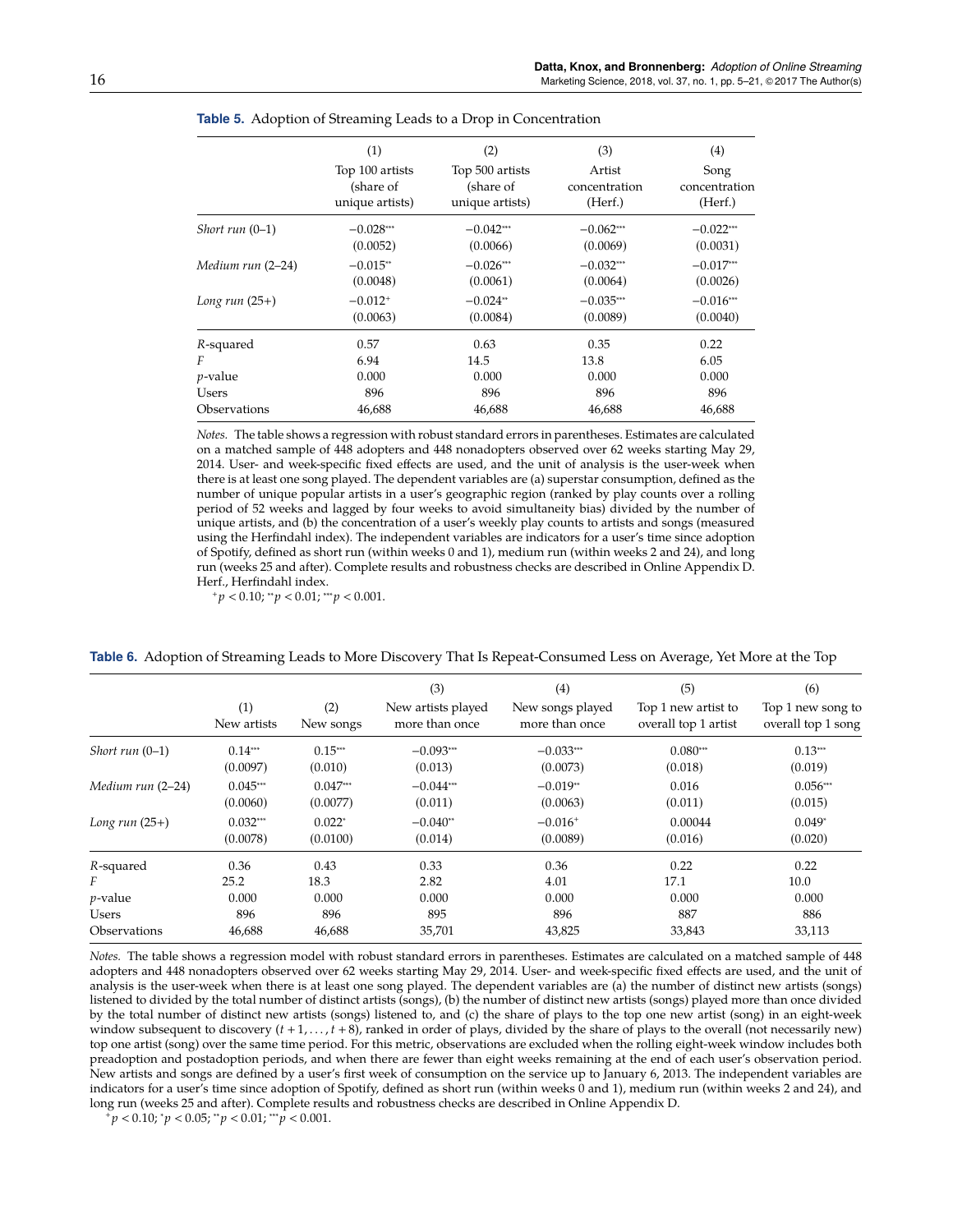long run. The pattern also holds for songs and genres. Thus, Spotify adoption accelerates the rate of new variety consumption.

**5.3.2. Repeat Consumption and the Value of Discovery.** A key question about the value of the variety expansion is whether the newly chosen variety has high match value. Empirically, the effect of adopting Spotify could go either way, depending on whether consumers have good information about their match value with artists, songs, and genres on the market a priori. If they do, then variety expansion from lower cost is likely limited to downward selection into new but less preferred content. However, if we believe that music is an experience good (Adler [1985\)](#page-16-13), consumers' preconsumption valuations need not be the same as their ex post valuations (Rob and Waldfogel [2006\)](#page-16-14). In short, consumers may not know their match value a priori. In this case, offering variety at a low cost leads to more experimentation and learning about new content. It may therefore lead to the discovery of new favorites or upward selection.

While a complete welfare analysis is beyond the scope of this paper, we perform two types of analyses to study the direction in which consumers expand variety. First, we use repeat listening for new content as a proxy for value, assuming that consumers will repeatedly consume content they like. In Table [6,](#page-11-1) columns (3) and (4), respectively, we measure the number of new (i.e., to the consumer) artists (songs) played more than once as a share of the total unique known artists (songs) consumed. (The genre results are in Table D5 in Online Appendix D.) The share of new artists consumed repeatedly drops by 0.093 directly following adoption. It is 0.044 lower in the medium run, and 0.040 lower in the long run compared to preadoption levels of 0.60. Similarly, column (4) shows that the share of repeatedly played new songs drops by 0.033 in the short run, 0.019 in the medium run, and 0.016 in the long run compared to preadoption levels of 0.22. Collectively, these results demonstrate that new content found on Spotify is subject to downward selection and that newly discovered music after Spotify adoption is, on average, of lower value.

Importantly, though, downward selection on average might simply be masking that consumers listen to larger quantities of new music to find new favorites. Consumers may be better off if their "best" discoveries are of high value. Hence, we investigate the effect of Spotify adoption on the match value of a user's *best* new artists, songs, and genres. In particular, we first construct the share of new music as the consumption that belongs to the user's top one artist, song, and genre that are new to the consumer in that week, where consumption is computed over the next eight weeks. Then, we take this share relative to the average consumption of the (not necessarily new) top one artist, song, and genre in that period. Hence, our measure is a ratio, similar to a top one lift for a given user, of her top

new varieties to the best overall varieties. This measure is between zero and one, depending on whether the user's best discovery gets hardly any plays or whether it is the new leader even among past favorites.

Column (5) in Table [6](#page-11-1) shows that the top new artist lift, i.e., the share of plays to the top new artist, immediately increases by 0.080 for adopters of Spotify, but is insignificant in the medium run and long run. Column (6) shows that the share of plays to the top new song increases by 0.13 in the short run and is 0.056 higher in the medium run. Twenty-five or more weeks after adoption, top new songs are consumed 0.049 more than the top songs discovered before Spotify adoption, suggesting that these new songs have higher match value. To conclude, columns (5) and (6) in Table [6](#page-11-1) provide some evidence that the top new discoveries are consumed more (and hence provide more value to consumers) after than before the adoption of Spotify. The pattern also holds for genre consumption and is robust to alternative metrics (e.g., top lift computed over a user's five best discoveries, or consumption over a window of 12 weeks; see Table D5 in Online Appendix D). However, our estimate of the adoption effect on the value of top artist discoveries remains insignificant in the long run, regardless of how we operationalize this measure.

#### **5.4. Heterogeneous Treatment Effects**

There are sizeable effects of adopting Spotify on consumption, variety, and discovery. We now explore how these effects differ across adopters. As mentioned in Section [4.5,](#page-8-1) we focus on three particular moderators, using a median split on concentration of listening (high versus low), age (old versus young users; median is 22 years), and the frequency of 30 second (advertising) gaps in listening history as a proxy for free versus premium subscribers.

In Table [7,](#page-13-1) we investigate heterogeneous treatment effects for new music discovery; in Table C5 in Online Appendix C, we provide a full set of heterogeneous treatment effects for all outcome measures. Table [7](#page-13-1) presents support across multiple measures that the Spotify adoption effect on new music discovery is stronger for users who (in the presample period) have more concentrated listening (i.e., with less variety). This is consistent with the notion that many users with low initial variety of consumption are constrained by the cost of, instead of low taste for, new discoveries. Additionally, older users in our sample discover more new content than younger users. For instance, the effect of adoption on new artist consumption (column (1)) is close to 0.036 for average adopters, but 41% larger (0.015) for users with above-median concentration, and 36% higher (0.013) for those with above-median age (older than 22). Last, the adoption effect on new music discovery appears largely similar for users on ad-based (free) and premium subscriptions.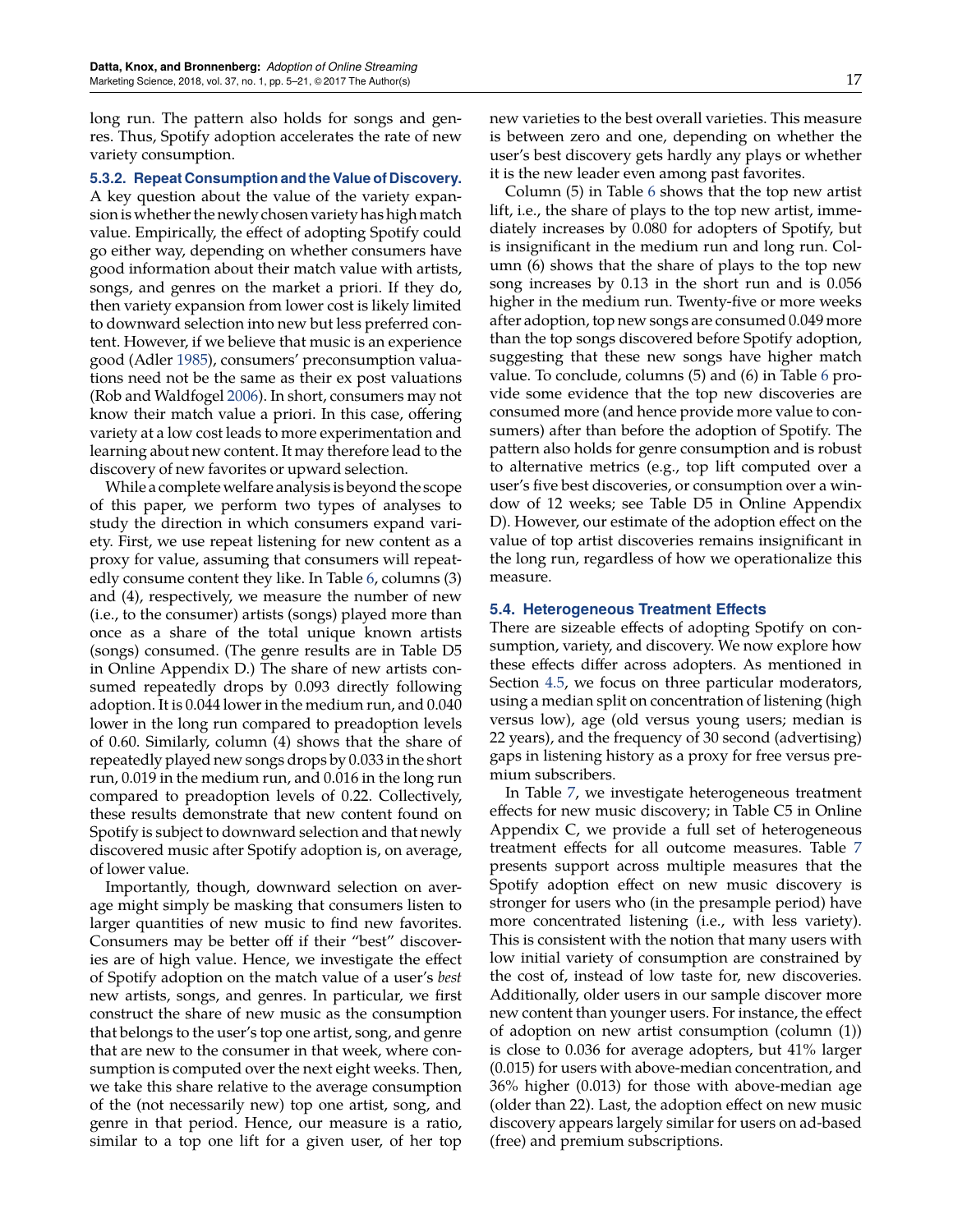|                                    | (1)<br>New artists | (2)<br>New songs | (3)<br>New artists played<br>more than once | (4)<br>New songs played<br>more than once | (5)<br>Top 1 new artist to<br>overall top 1 artist | (6)<br>Top 1 new song to<br>overall top 1 song |
|------------------------------------|--------------------|------------------|---------------------------------------------|-------------------------------------------|----------------------------------------------------|------------------------------------------------|
| Adoption                           | $0.036**$          | $0.030*$         | $-0.054**$                                  | $-0.0075$                                 | 0.018                                              | $0.054*$                                       |
|                                    | (0.011)            | (0.014)          | (0.018)                                     | (0.010)                                   | (0.021)                                            | (0.026)                                        |
| $\times$ Artist concentration      | $0.015**$          | $0.018*$         | $-0.020^*$                                  | $-0.010^{+}$                              | $0.020*$                                           | 0.010                                          |
|                                    | (0.0055)           | (0.0070)         | (0.0094)                                    | (0.0055)                                  | (0.0097)                                           | (0.013)                                        |
| $\times Age$                       | $0.013*$           | $0.019**$        | 0.014                                       | 0.0015                                    | 0.0082                                             | 0.018                                          |
|                                    | (0.0054)           | (0.0069)         | (0.0092)                                    | (0.0054)                                  | (0.0098)                                           | (0.013)                                        |
| $\times$ <i>Free</i> (vs. premium) | $-0.0069$          | $-0.0083$        | 0.0038                                      | $-0.0059$                                 | $-0.018^{+}$                                       | $-0.014$                                       |
|                                    | (0.0054)           | (0.0070)         | (0.0091)                                    | (0.0055)                                  | (0.0099)                                           | (0.013)                                        |
| R-squared                          | 0.36               | 0.43             | 0.33                                        | 0.36                                      | 0.22                                               | 0.22                                           |
| F                                  | 22.3               | 14.9             | 2.67                                        | 3.84                                      | 16.9                                               | 9.51                                           |
| $p$ -value                         | 0.000              | 0.000            | 0.000                                       | 0.000                                     | 0.000                                              | 0.000                                          |
| Users                              | 896                | 896              | 895                                         | 896                                       | 887                                                | 886                                            |
| Observations                       | 46,688             | 46,688           | 35,701                                      | 43,825                                    | 33,843                                             | 33,113                                         |

<span id="page-13-1"></span>**Table 7.** Assessing Potential Moderators of the Adoption Effect for New Music Discovery

*Notes.* The table shows a regression model with robust standard errors in parentheses. Estimates are calculated on a matched sample of 448 adopters and 448 nonadopters observed over 62 weeks starting May 29, 2014. User- and week-specific fixed effects are used, and the unit of analysis is the user-week when there is at least one song played. The dependent variables are (a) the number of distinct new artists (songs) listened to divided by the total number of distinct artists (songs), (b) the number of distinct new artists (songs) played more than once divided by the total number of distinct new artists (songs) listened to, and (c) the share of plays to the top one new artist (song) in an eight-week window subsequent to discovery  $(t + 1, ..., t + 8)$ , ranked in order of plays, divided by the share of plays to the overall (not necessarily new) top one artist (song) over the same time period. For this metric, observations are excluded when the rolling eight-week window includes both preadoption and postadoption periods, and when there are fewer than eight weeks remaining at the end of each user's observation period. New artists and songs are defined by a user's first week of consumption on the service up to January 6, 2013. The independent variables are indicators for a user's adoption of Spotify and interaction effects with presample measures to capture heterogeneous treatment effects (median split, effect coding used so that the main adoption effect can be interpreted for an average adopter). Results for all remaining dependent variables are in Table D5 in Online Appendix D.

<sup>+</sup>*p* < 0.10; <sup>∗</sup>*p* < 0.05; ∗∗*p* < 0.01.

#### <span id="page-13-0"></span>**5.5. Selection on Unobservables and Robustness**

If adopters of Spotify are systematically different from nonadopters in some way that is not accounted for by the observable characteristics approach in the matching procedure but that affects our dependent measures, our estimated treatment effects may be biased. As a check against this, we replicate the entire analysis using only adopters. Because of the variation of adoption time, we can use late adopters as a control for early adopters. In particular, consider an early adopter who adopts streaming at *t* and a late adopter who adopts streaming at  $t + T$ . Next, we construct a two-way fixed effects DiD estimator from comparing the difference in their behavior in periods  $[0, \ldots, t-1]$  with the difference in their behavior at  $[t, \ldots, t + T - 1]$  (Manchanda et al. [2015\)](#page-16-15).

Using this procedure, Table [8,](#page-14-0) columns (3) and (4), reports the short-run and medium-run effects of adoption on the log number of unique artists as 0.47 and 0.26, and on the log number of unique songs as 0.37 and 0.24, respectively (we cannot estimate long-run effects, since the time horizon between early and late adoption is shorter). We can compare this to the shortrun and medium-run estimates, which we repeat in columns (1) and (2) of Table [8,](#page-14-0) which are 0.48 and 0.27 for artists and 0.40 and 0.26 for songs, respectively. Online Appendix D shows this holds overwhelmingly for the other outcome measures. We conclude that our main results that are based on a comparison across adopters and nonadopters are similar to results from a within-adopter analysis. This provides further support that our matching procedure is free from selection on unobservables.

<span id="page-13-2"></span>We also report on a comprehensive set of additional robustness checks. Specifically, in addition to (1) controlling for unobservables using variation in adoption timing, we replicated our analysis (2) for different definitions of long-run effects (e.g., >36 weeks instead of >24), (3) excluding periods after which Taylor Swift removed content, (4) excluding the last weeks of our data before Spotify improved its recommendations and Apple Music was launched, (5) dropping countries in which Spotify was launched recently, $18$  (6) focusing on consumption excluding Spotify, (7) using different functional forms (dependent variables in levels instead of logs, modeling shares; Papke and Wooldridge [1996\)](#page-16-16), (8) estimating a single treatment effect instead of short-, medium-, and long-run effects, (9) using various alternative metrics for the dependent variables (e.g., top 2 and top 10 concentration, instead of Herfindahl), and (10) using all 507 adopters and 1,471 nonadopters of Spotify (i.e., without using matching). Online Appendix D provides a full overview of the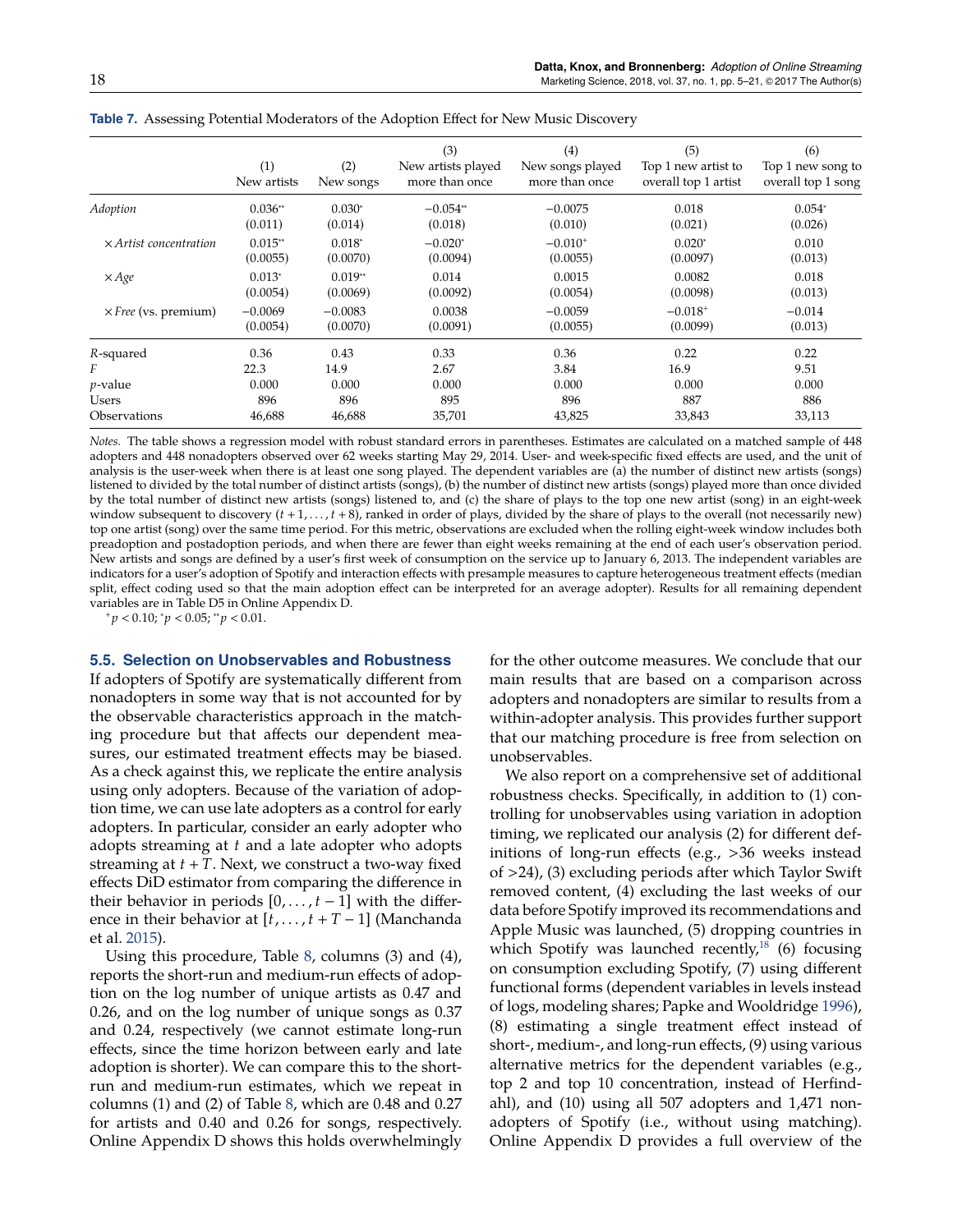|                   |                | Main specification |                | Early adopters as control<br>for late adopters |
|-------------------|----------------|--------------------|----------------|------------------------------------------------|
|                   | (1)            | (2)                | (3)            | (4)                                            |
|                   | Log number of  | Log number of      | Log number of  | Log number of                                  |
|                   | unique artists | unique songs       | unique artists | unique songs                                   |
| Short run $(0-1)$ | $0.48***$      | $0.40***$          | $0.47***$      | $0.37***$                                      |
|                   | (0.040)        | (0.041)            | (0.057)        | (0.058)                                        |
| Medium run (2–24) | $0.27***$      | $0.26***$          | $0.26***$      | $0.24***$                                      |
|                   | (0.039)        | (0.040)            | (0.058)        | (0.059)                                        |
| R-squared         | 0.56           | 0.55               | 0.63           | 0.63                                           |
| F                 | 50.1           | 65.9               | 41.4           | 52.4                                           |
| $p$ -value        | 0.000          | 0.000              | 0.000          | 0.000                                          |
| Users             | 896            | 896                | 447            | 447                                            |
| Observations      | 46,688         | 46,688             | 8,445          | 8,445                                          |

<span id="page-14-0"></span>**Table 8.** Robustness Check with Early vs. Late Adopters: Adoption Effects on Breadth of Variety

*Notes.* The table shows a regression with robust standard errors in parentheses. Estimates for the main specification are calculated on a matched sample of 448 adopters and 448 nonadopters observed over 62 weeks starting May 29, 2014. User- and week-specific fixed effects are used, and the unit of analysis is the user-week. Estimates for the alternative specification are based on adopters only, with late adopters (median split; 23 weeks into the main sample) acting as a control for those who adopted earlier. The dependent variable is the log number of songs heard by a panelist in a week (play count). The independent variables are indicators for a user's time since adoption of Spotify, defined as short run (within weeks 0 and 1), medium run (within weeks 2 and 24), and long run (weeks 25 and after). Long-run effects for the alternative specification are not estimable and dropped from the table because the time between early and late adoption is shorter than 25 weeks. Complete results and robustness checks are described in Online Appendix D.

∗∗∗*p* < 0.001.

results. Small numerical differences notwithstanding, all of our reported results are substantively robust.

## **6. Implications**

We document long-run effects of streaming on music consumption: a half year after users adopt Spotify, consumption, measured in weekly play counts, is still up by 49%. By setting the price of additional variety to zero, Spotify alleviates a deadweight loss problem for varieties where valuation is positive but below the price of ownership. We also provide evidence that Spotify increases consumer welfare by reducing search frictions (e.g., enhancing discovery) and helping users discover new high-value content.

Our results point to a more fragmented market, potentially more amenable to smaller artists and labels if we rely on the representativeness of our sample. We find that Spotify adopters listen to fewer superstars and expand their attention to a wider set of artists, which could potentially increase demand for complementary goods, like live performances (Mortimer et al. [2012\)](#page-16-17). The other side of the discovery coin is a drop in the staying power of songs and artists in the consumption sets of consumers. Thus, while it is easier to enter the consumption set, it is harder to stay there. Artists may thus need to exert more effort than before to stay top of mind.

# **7. Conclusion**

The emergence of streaming services has provoked a wide-ranging debate about the benefits and drawbacks of ownership versus streaming. Constructing a unique panel data set of music consumption on streamingand ownership-based platforms, we demonstrate the short-, medium-, and long-run effects of adoption of online streaming on quantity, variety in consumption, and new music discovery. We find that streaming increases total consumption, leads to more variety, and facilitates discovery of more highly valued music.

While our results on fragmentation in consumption pertain to the music industry, we expect similar effects to hold in other related industries like movies, TV shows, and books.

Our analysis on the effects of adopting Spotify on music consumption does not allow us to address, in satisfactory detail, the underlying mechanism that leads to the consumption changes. We postulate that they are strongly impacted by the price reduction in additional variety from adopting streaming. However, we believe that platform-specific features (e.g., personalized recommendations) may also be important. Finally, we believe that examining the role of playlists and sharing of consumption capital on music consumption are fruitful areas for future research.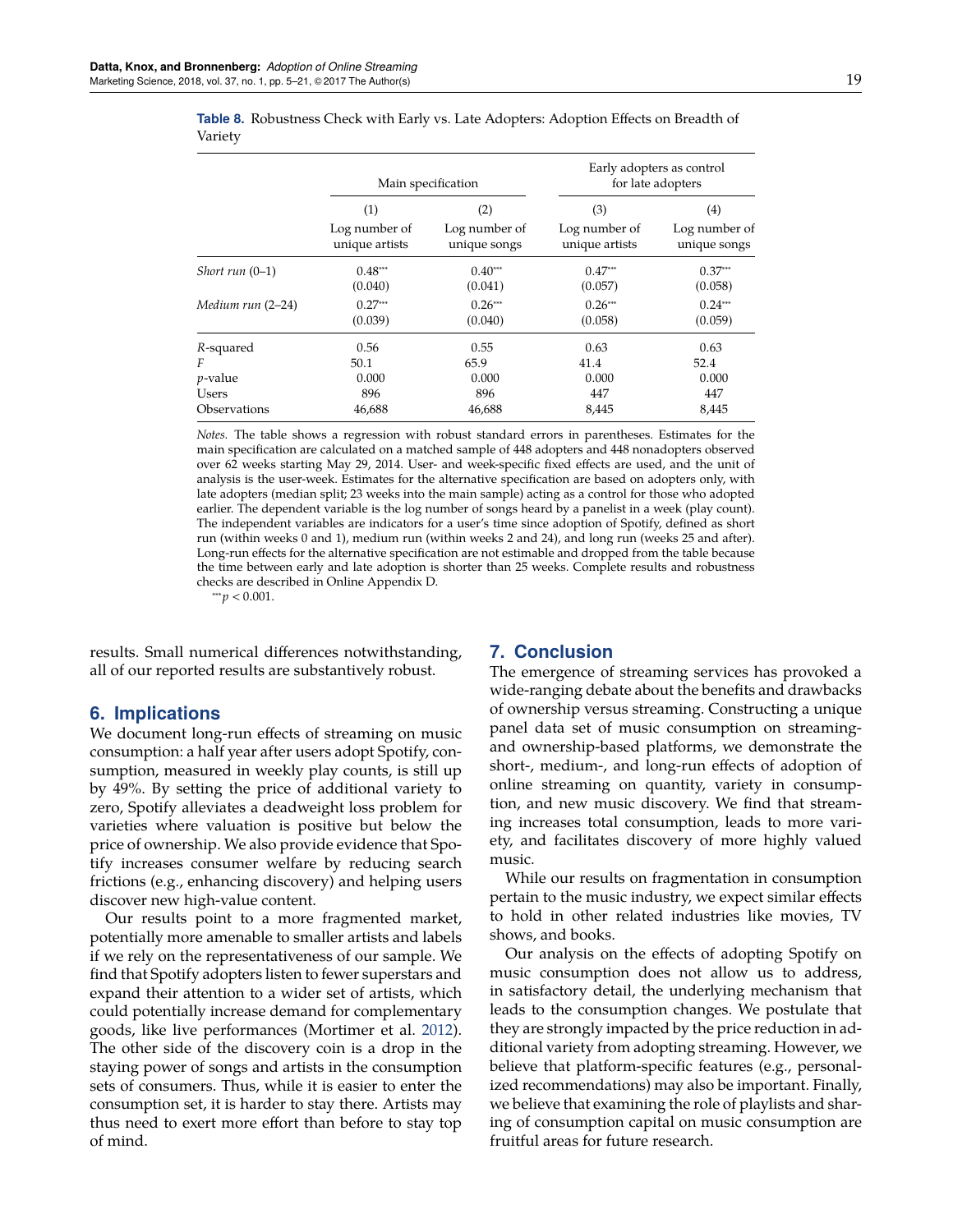The authors thank Wes Hartmann and Puneet Manchanda for comments on an earlier draft. The authors are also grateful for comments from Martin Husovec and Jeremy Silver and from seminar participants at Amsterdam Business School, INSEAD, London Business School, Tilburg University, the University of British Columbia, the University of Cologne, the Catholic University of Leuven and Vlerick Business School, the University of Michigan, the University of Oxford, Yale University, and Eurosonic Noorderslag; participants at the 2016 Marketing Science and Marketing Dynamics Conferences; and executives at Buma/Stemra, Sony Music, and Spotify.

#### **Endnotes**

**[1](#page-0-0)**More broadly, we also contribute to the empirical literature on how new distribution and consumption technologies affect consumer behavior. Much of this literature is concerned with how consumption patterns change as consumers migrate online (e.g., Zentner et al. [2013\)](#page-16-7), taking into account supply-side factors (e.g., greater variety online than offline) as well as demand-side factors (e.g., information on popularity). We highlight the role of another demand-side factor, the price of variety at the margin that has an impact on consumption.

<span id="page-15-3"></span>**[2](#page-2-0)** Interactive providers give consumers free choice in which songs they want to consume. Noninteractive providers like Pandora, instead, are similar to radio broadcasting and offer a preselected set of songs only (Aguiar [2017\)](#page-16-18).

**[3](#page-2-1)** For a comparison of streaming music providers, see *Wikipedia*, s.v. "Comparison of on-demand music streaming services," [https://en](https://en.wikipedia.org/w/index.php? title=Comparison_of_on-demand_streaming_music_services{&}oldid=761564933) [.wikipedia.org/w/index.php?title](https://en.wikipedia.org/w/index.php? title=Comparison_of_on-demand_streaming_music_services{&}oldid=761564933)=Comparison\_of\_on-demand [\\_streaming\\_music\\_services&oldid](https://en.wikipedia.org/w/index.php? title=Comparison_of_on-demand_streaming_music_services{&}oldid=761564933)761564933.

**[4](#page-2-2)**The service's technology monitors song-level consumption on all platforms a user has activated (on average, 4.14 platforms per user in our data). Music consumed offline is also monitored and submitted whenever a connection becomes available. Traditional FM radio is not included.

<span id="page-15-0"></span>**[5](#page-3-1)** In the cases for which age and gender were missing (22.4% and 12.4% of all users, respectively), we first estimated age and then gender based on an auxiliary regression model for age (and a logit model for gender) using covariates *Z<sup>i</sup>* , defined following Equation [\(1\)](#page-6-1).

<span id="page-15-1"></span>**[6](#page-3-2)**We retrieved genre data from Echonest.com (the industry's leading music intelligence provider, using the service's API) and Musicbrainz.org (an open-source music encyclopedia, using a virtual replication of their SQL server). This information was available for 53% of all artists.

<span id="page-15-2"></span>**[7](#page-3-3)**The "other" category consists of the following players (listed if their market share is >1%): the Service Plugin (7.99%), Android Service (4.33%), Simple Service Plugin (2.28%), Service plugin for web (1.33%), plugin for iOS (1.23%), and Clementine (1.08%). The remaining 211 niche players account for 8.4% of total play counts. YouTube is part of our data, but largely tracked in combination with other web-based players. Hence, we cannot reliably distinguish YouTube from other services such as SoundCloud.

<span id="page-15-4"></span>**[8](#page-3-4)**We ignore other streaming platforms in our sample because of their low market shares: Grooveshark (0.54%), Rdio (0.42%), Google Play (0.17%), simfy (0.07%), WiMP (0.03%), Deezer (0.01%), Tidal (0.01%), and 8 tracks (0.01%).

<span id="page-15-5"></span><sup>[9](#page-3-5)</sup> See Figure C1 in Online Appendix C for the distribution of Spotify adoption times.

<span id="page-15-6"></span>**[10](#page-3-6)** Further insight is obtained from Alexa's audience demographics for Spotify.com (available at [http://www.alexa.com/siteinfo/spotify](http://www.alexa.com/siteinfo/spotify.com) [.com;](http://www.alexa.com/siteinfo/spotify.com) accessed January 25, 2017). Assuming an equal distribution of males and females on the Internet, Alexa estimates visitors to Spotify.com being about 60% male and 40% female.

<span id="page-15-7"></span>**[11](#page-3-7)**The average weekly number of songs that Spotify adopters listen to, conditional on listening in a given week, is 105 songs. Assuming an average song length of four minutes, we can compute the daily usage of Spotify to be 105 songs $\times$ 4 minutes = 420 minutes per week = 60 minutes per day.

<span id="page-15-8"></span>**[12](#page-4-0)**As explained in Section [3.2,](#page-2-3) we have excluded skipped songs from our data.

<span id="page-15-9"></span>**[13](#page-6-2)**As a robustness check we also perform all analyses without any matching (see Online Appendix D). We find similar results.

<span id="page-15-10"></span>**[14](#page-9-1)**We do not directly observe whether listeners use the free or the premium version of Spotify. However, the free version features 30-second advertisements and the premium version does not. We know the length for each song and the time elapsed between starting two adjacent songs. This allows us to compute a metric on the frequency of 25- to 35-second (putatively, advertising) gaps relative to the number of adjacent song pairs. We use this metric as a proxy for which consumers have the free version with advertisements. Assuming consumers listen to 15 songs an hour, the median user is exposed to (0.0374 gaps per adjacent song pair  $\times$  15 songs) = 0.561 ads an hour.

<span id="page-15-11"></span>**[15](#page-9-2)**Our data allow us to estimate these long-term effects reliably. For example, we observe 296 adopters for more than 24 weeks, 223 for more than 36 weeks, 131 for more than 48 weeks, and 85 for more than 52 weeks.

<span id="page-15-12"></span>**[16](#page-9-3)** Spotify and iTunes/WWF may be compliments even if the estimated iTunes/WWF consumption effects are negative. For example, users may make fewer (but better) purchase decisions on iTunes after sampling content on Spotify. Although we acknowledge that this may happen in some rare cases, our data do not provide support for this interpretation. First, the large majority of tracks discovered on Spotify are consumed on Spotify itself (98.35% share of plays); only 0.48% of all plays for these discoveries occur on iTunes, 0.43% on WWF, and 0.74% on other services. Second, consumers do not appear to make better consumption choices outside of Spotify. In fact, using repeat consumption not on Spotify as a proxy for consumerpreference fit, we find that it decreases rather than increases (see new content metrics in Table D5 in Online Appendix D). Hence, there is little evidence in our data that suggests that consumers purchase content on iTunes after sampling it on Spotify.

<span id="page-15-13"></span>**[17](#page-10-1)**To what extent does the content removal of a very popular artist (Taylor Swift) during our observation period affect our results? Confining our analysis to the period *before* her content removal (see Online Appendix D, Table D4), we find that the effects tend to be stronger. Hence, a decrease in superstar consumption is not likely driven by Taylor Swift. We thank a reviewer for making this suggestion.

<span id="page-15-14"></span>**[18](#page-13-2)** Spotify was recently launched in Brazil and Canada. The (early) adopters from these countries arguably have a higher interest in variety compared to adopters from other countries captured relatively late in the diffusion of Spotify. Hence, findings for Brazil and Canada could potentially be informative about the degree to which our main sample (with the majority of users coming from outside of Brazil and Canada) is skewed toward users with a lower need for variety. We in fact find differences in the adoption effects, which are generally more pronounced in Canada and Brazil compared to the remaining countries (see Online Appendix D). However, there are several explanations for this difference. One is that there is heterogeneity in taste for variety across countries. Another is that all countries have the same distribution of taste for variety, but that different countries are at different stages of diffusion. Since we do not have data to identify the difference between these scenarios, we caution against interpreting these effects as purely driven by users' interest in variety.